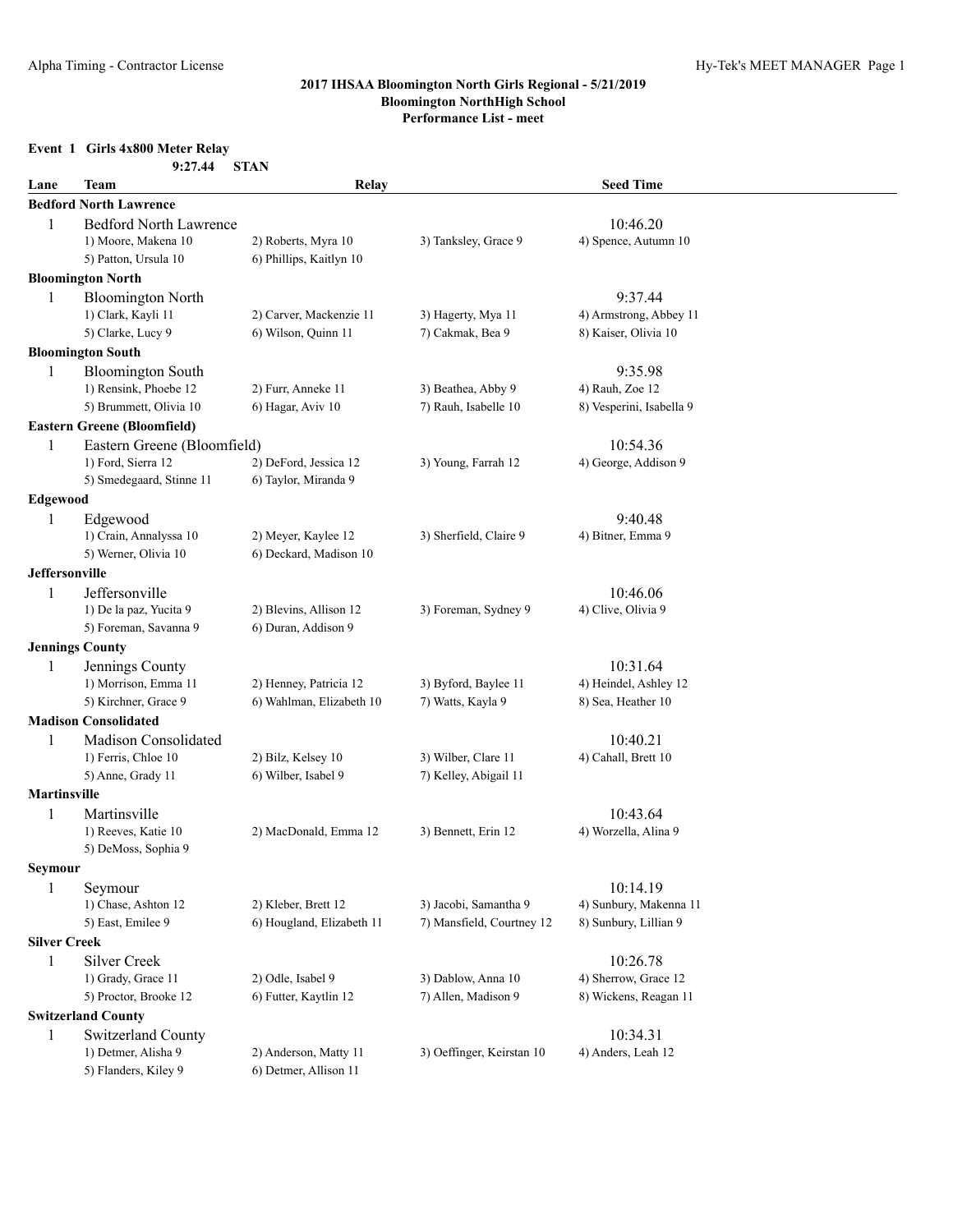|           | Terre Haute North Vigo (Event 1 Girls 4x800 Meter Relay) |                          |                         |                          |
|-----------|----------------------------------------------------------|--------------------------|-------------------------|--------------------------|
| 1         | Terre Haute North Vigo                                   |                          |                         | 10:14.58                 |
|           | 1) Trausch, Zoe 12                                       | 2) Chumley, Haylee 9     | 3) Hutts, Natalie 9     | 4) Readinger, Addison 10 |
|           | 5) McBride, Hannah 10                                    | 6) Gatrell, Mary 12      | 7) Gustafson, Kaylen 10 |                          |
|           | Terre Haute South Vigo                                   |                          |                         |                          |
| 1         | Terre Haute South Vigo                                   |                          |                         | 10:19.81                 |
|           | 1) Peals, Micah 9                                        | 2) Glaziner, Marianne 12 | $3)$ Rose, Ava 9        | 4) Barton, Lily 11       |
|           | 5) Koenig, Kaitlyn 12                                    | 6) Popoff, Luka 11       | 7) Ewen, Crispin 11     | 8) Auterson, Kaylee 10   |
| West Vigo |                                                          |                          |                         |                          |
| 1         | West Vigo                                                |                          |                         | 10:54.81                 |
|           | 1) Easton, Maci 9                                        | 2) Maurer, Jasmyn 9      | 3) Scott, Abigail 11    | 4) Hurst, Chloee 12      |
|           | 5) Saude, Laney 11                                       | 6) Herring, Sadie 9      |                         |                          |
|           | <b>White River Valley</b>                                |                          |                         |                          |
| 1         | White River Valley                                       |                          |                         | 11:05.12                 |
|           | 1) Davis, Christiane 11                                  | 2) Soliday, Patricia 9   | 3) Stahl, Sydney 12     | 4) Lundy, Jailyn 10      |
|           | 5) Campbell, Mylee 11                                    |                          |                         |                          |
|           |                                                          |                          |                         |                          |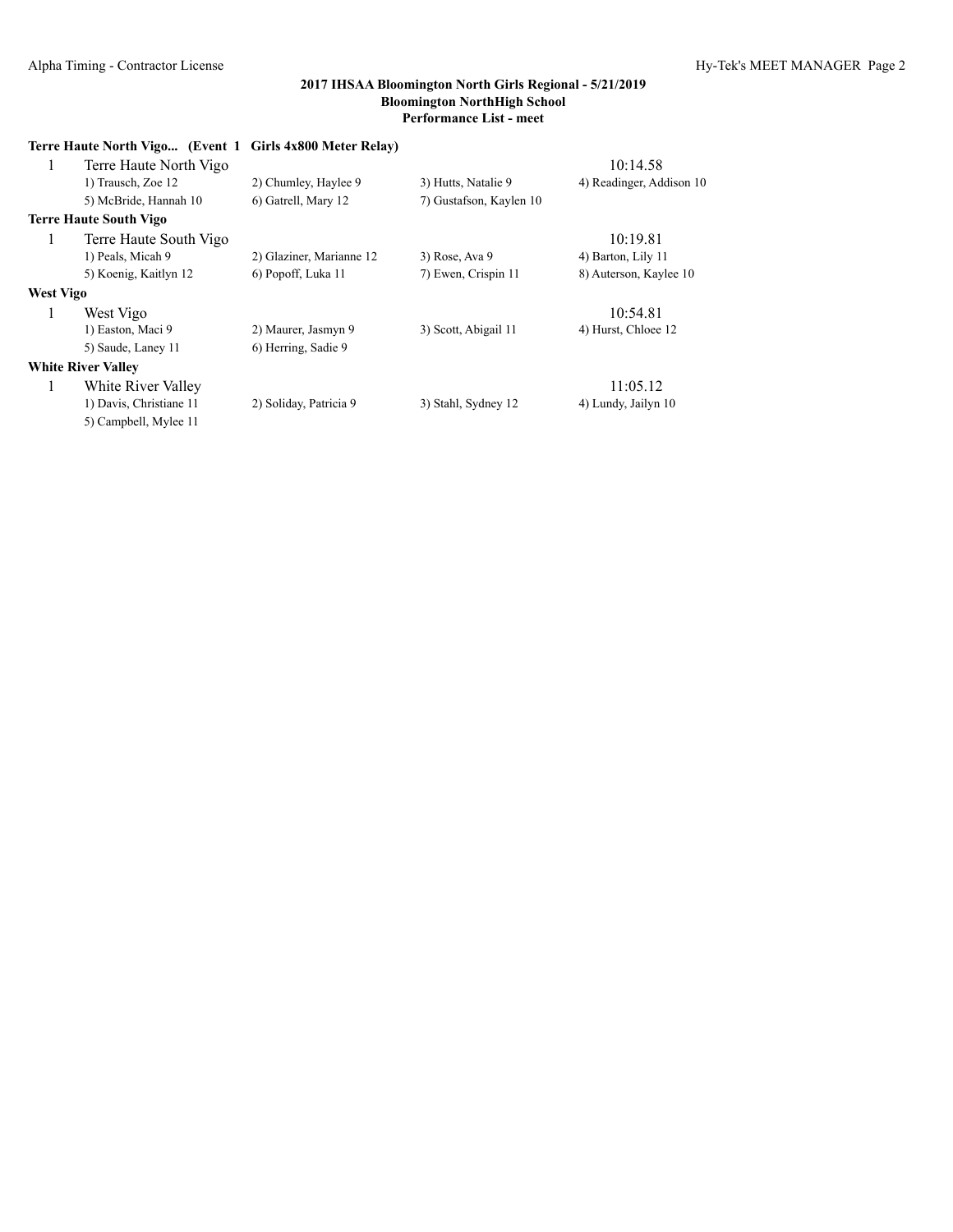# **Event 16 Girls Pole Vault**

| $11-04.00$ STAN |  |
|-----------------|--|
|                 |  |

| Pos                 | Name                          | Year School               | <b>Seed Mark</b> |  |
|---------------------|-------------------------------|---------------------------|------------------|--|
|                     | <b>Bloomington North</b>      |                           |                  |  |
| $\mathbf{1}$        | Knapp, Maddie                 | 12 Bloomington North      | 8-00.00          |  |
| 2                   | Nicola, Stephanie             | 10 Bloomington North      | 8-00.00          |  |
|                     | <b>Bloomington South</b>      |                           |                  |  |
| 1                   | Rolen, Chloe                  | 10 Bloomington South      | 9-06.00          |  |
|                     | <b>Brown County</b>           |                           |                  |  |
| $\mathbf{1}$        | Rygiel, Isabel                | 11 Brown County           | $9 - 00.00$      |  |
| 2                   | Suding, Natalie               | 10 Brown County           | 8-06.00          |  |
|                     | <b>Brownstown Central</b>     |                           |                  |  |
| 1                   | Snodgrass, Brooklyn           | 12 Brownstown Central     | $9 - 00.00$      |  |
| Cloverdale          |                               |                           |                  |  |
| 1                   | Stoltz, Mackenzie             | 11 Cloverdale             | $9 - 06.00$      |  |
|                     | Eastern (Pekin)               |                           |                  |  |
| $\mathbf{1}$        | Olesh, Margaret               | 11 Eastern (Pekin)        | $9 - 03.00$      |  |
| Greencastle         |                               |                           |                  |  |
| $\mathbf{1}$        | Lewis, Sydney                 | 12 Greencastle            | $10 - 00.00$     |  |
|                     | <b>Jeffersonville</b>         |                           |                  |  |
| $\mathbf{1}$        | Salazar, Kendra               | 10 Jeffersonville         | $8 - 00.00$      |  |
|                     | <b>Madison Consolidated</b>   |                           |                  |  |
| 1                   | Kiefer, Emily                 | 12 Madison Consolidated   | $8 - 00.00$      |  |
| <b>Martinsville</b> |                               |                           |                  |  |
| -1                  | Taylor, Alli                  | 9 Martinsville            | $8 - 00.00$      |  |
|                     | <b>Owen Valley</b>            |                           |                  |  |
| 1                   | Drake, Dazia                  | 12 Owen Valley            | $9 - 10.00$      |  |
| Seymour             |                               |                           |                  |  |
| 1                   | DeHart, Avery                 | 12 Seymour                | $9 - 03.00$      |  |
| 2                   | Skaggs, Lara                  | 10 Seymour                | 8-00.00          |  |
|                     | <b>Silver Creek</b>           |                           |                  |  |
| $\mathbf{1}$        | Balmer, Brianna               | 9 Silver Creek            | $9 - 00.00$      |  |
| Sullivan            |                               |                           |                  |  |
| 1                   | Hall, Abigayle                | 12 Sullivan               | $8 - 00.00$      |  |
|                     | <b>Terre Haute North Vigo</b> |                           |                  |  |
| 1                   | Kissinger, Abby               | 12 Terre Haute North Vigo | $10 - 00.00$     |  |
| 2                   | Bailey, Krislynn              | 11 Terre Haute North Vigo | 8-06.00          |  |
|                     | <b>Terre Haute South Vigo</b> |                           |                  |  |
| 1                   | Parks, Jaylyn                 | 12 Terre Haute South Vigo | $8 - 00.00$      |  |
|                     |                               |                           |                  |  |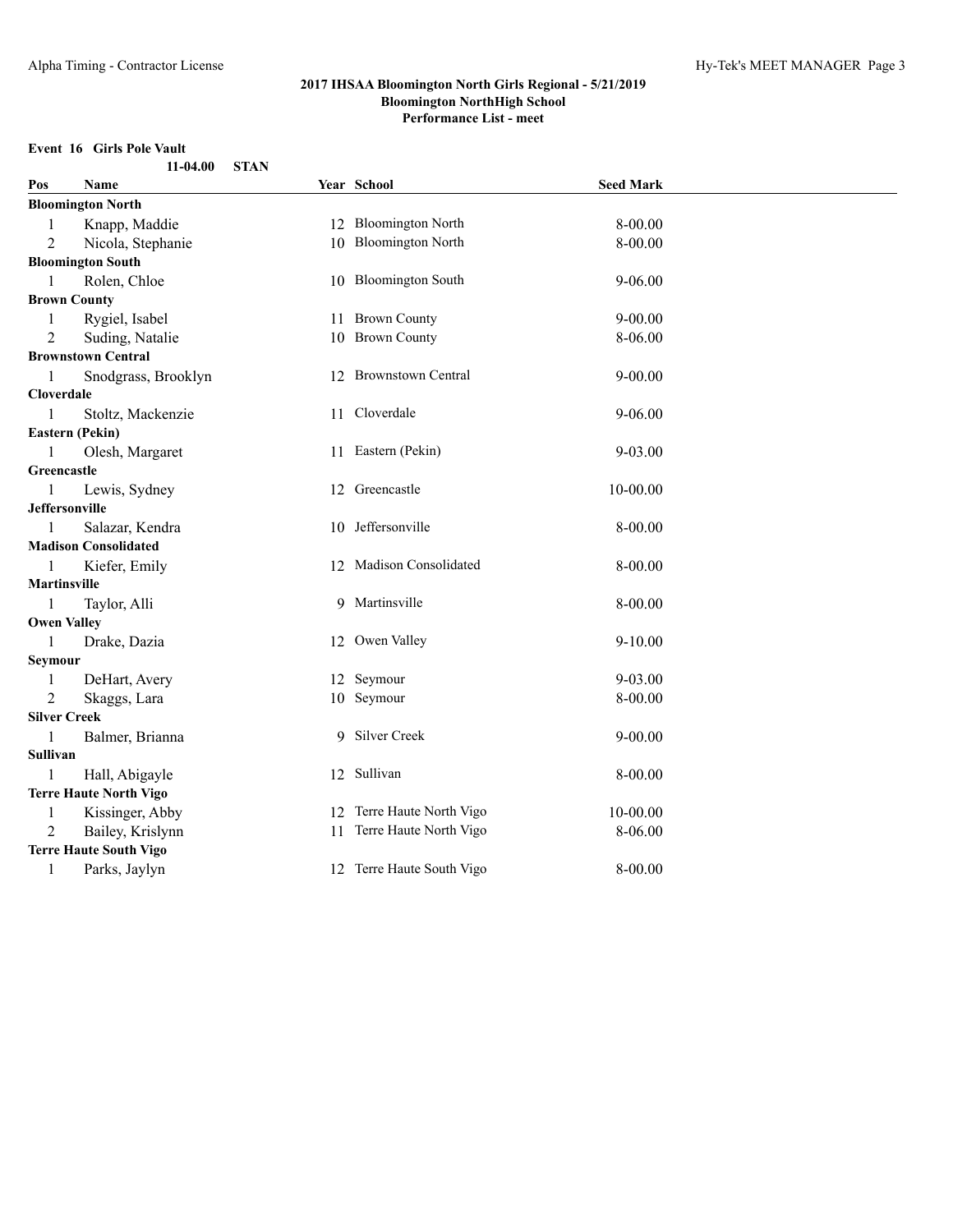# **Event 14 Girls Discus Throw**

|                       | 127-03                        | <b>STAN</b> |                           |                  |             |
|-----------------------|-------------------------------|-------------|---------------------------|------------------|-------------|
| Pos                   | <b>Name</b>                   |             | Year School               | <b>Seed Mark</b> |             |
|                       | <b>Bloomington North</b>      |             |                           |                  |             |
| 1                     | Herendeen, Lexona             |             | 12 Bloomington North      | 104-01           |             |
|                       | <b>Bloomington South</b>      |             |                           |                  |             |
|                       | Thiery, Makenzi               |             | 12 Bloomington South      | 118-11           |             |
| 2                     | Lonnberg, Emma                |             | 12 Bloomington South      | 104-07           |             |
|                       | <b>Brownstown Central</b>     |             |                           |                  |             |
| 1                     | Schroer, Ashley               |             | 11 Brownstown Central     | 115-01           |             |
| 2                     | Koch, Avery                   |             | 10 Brownstown Central     | 104-07           |             |
| Charlestown           |                               |             |                           |                  |             |
|                       | Crowe, Lanae                  |             | 10 Charlestown            | 119-01           |             |
| <b>Cloverdale</b>     |                               |             |                           |                  |             |
| 1                     | Hughes, Keeley                |             | 11 Cloverdale             | 106-06           |             |
|                       | <b>Jennings County</b>        |             |                           |                  |             |
| 1                     | Truesdell, Kayla              |             | 12 Jennings County        | 120-03           |             |
|                       | <b>Linton-Stockton</b>        |             |                           |                  |             |
|                       | Shafford, Vanessa             |             | 10 Linton-Stockton        | 128-01           | <b>STAN</b> |
|                       | <b>Madison Consolidated</b>   |             |                           |                  |             |
| $\mathbf{1}$          | Hill, Addison                 |             | 12 Madison Consolidated   | 106-00           |             |
| <b>North Putnam</b>   |                               |             |                           |                  |             |
| 1                     | Gasho, Emily                  |             | 12 North Putnam           | 105-07           |             |
| <b>Silver Creek</b>   |                               |             |                           |                  |             |
|                       | Messer, Lexie                 |             | 12 Silver Creek           | 113-01           |             |
| <b>Springs Valley</b> |                               |             |                           |                  |             |
| 1                     | Orr, Lauren                   |             | 12 Springs Valley         | 104-11           |             |
|                       | <b>Terre Haute North Vigo</b> |             |                           |                  |             |
| $\mathbf{1}$          | Clark, Tyresha                |             | 10 Terre Haute North Vigo | 107-09           |             |
|                       | <b>Terre Haute South Vigo</b> |             |                           |                  |             |
|                       | England, Lauren               |             | 12 Terre Haute South Vigo | 134-10           | <b>STAN</b> |
| <b>West Vigo</b>      |                               |             |                           |                  |             |
| 1                     | Kane, Krista                  |             | 11 West Vigo              | $102 - 00$       |             |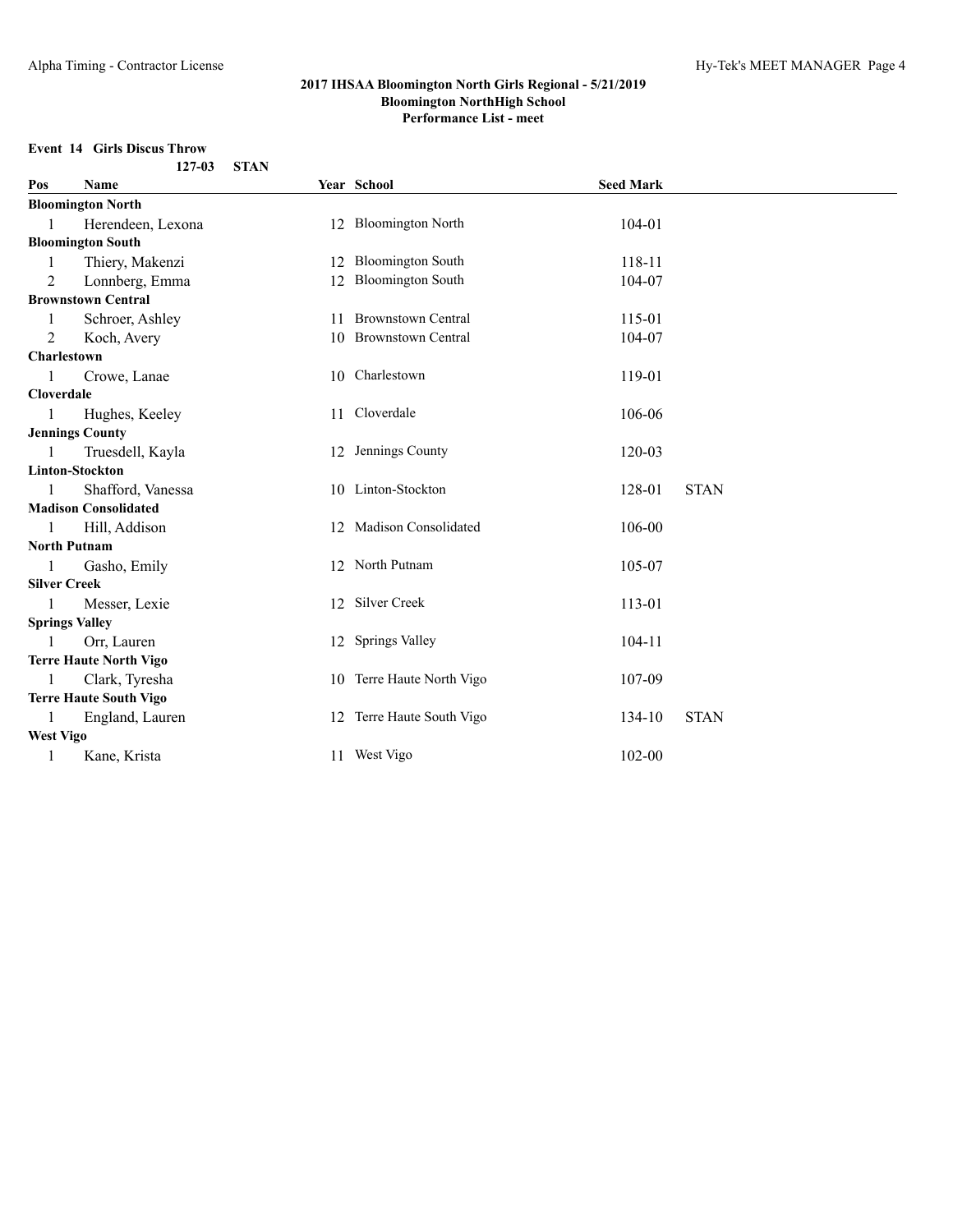# **Event 13 Girls High Jump**

|                       | 5-04.25                       | <b>STAN</b> |                           |                  |             |
|-----------------------|-------------------------------|-------------|---------------------------|------------------|-------------|
| Pos                   | Name                          |             | Year School               | <b>Seed Mark</b> |             |
|                       | <b>Bloomington North</b>      |             |                           |                  |             |
| 1                     | Price, Allison                |             | 12 Bloomington North      | 5-00.00          |             |
|                       | <b>Bloomington South</b>      |             |                           |                  |             |
| 1                     | Martin, Ilissia               |             | 11 Bloomington South      | $4 - 10.00$      |             |
| 2                     | Bryan, Faye                   |             | 12 Bloomington South      | $4 - 10.00$      |             |
| Charlestown           |                               |             |                           |                  |             |
| 1                     | Goedeker, Sadee               |             | 9 Charlestown             | $4 - 10.00$      |             |
| Crothersville         |                               |             |                           |                  |             |
| 1                     | Kennadi, Lakins               |             | 9 Crothersville           | $4 - 10.00$      |             |
|                       | Linton-Stockton               |             |                           |                  |             |
| 1                     | Rose, Haley                   |             | 10 Linton-Stockton        | $4 - 10.00$      |             |
| Mitchell              |                               |             |                           |                  |             |
| 1                     | Blais, Jasmine                |             | 12 Mitchell               | 5-01.00          |             |
|                       | <b>New Washington</b>         |             |                           |                  |             |
| 1                     | Campbell, Kalin               |             | 11 New Washington         | $5 - 02.00$      |             |
| 2                     | Fruits, Kendal                |             | 10 New Washington         | 4-10.00          |             |
| <b>North Putnam</b>   |                               |             |                           |                  |             |
| 1                     | O'Neal, Ashley                |             | 12 North Putnam           | 5-02.00          |             |
| Paoli                 |                               |             |                           |                  |             |
| 1                     | McBride, Kinsey               |             | 9 Paoli                   | $4 - 10.00$      |             |
|                       | <b>Rock Creek Academy</b>     |             |                           |                  |             |
| 1                     | Slaughter, Naimah             |             | 12 Rock Creek Academy     | 5-02.00          |             |
| Salem                 |                               |             |                           |                  |             |
| 1                     | Stephenson, Ashley            |             | 10 Salem                  | $4 - 10.00$      |             |
| Seymour               |                               |             |                           |                  |             |
| 1                     | Skaggs, Lara                  |             | 10 Seymour                | $4 - 10.00$      |             |
| <b>Springs Valley</b> | McCormick, Jewel              |             | 11 Springs Valley         | 5-05.00          | <b>STAN</b> |
| 1<br>Sullivan         |                               |             |                           |                  |             |
| 1                     | Followell, Madison            |             | 11 Sullivan               | $5 - 00.00$      |             |
|                       | <b>Switzerland County</b>     |             |                           |                  |             |
| 1                     | Thomas, Aleiah                |             | 11 Switzerland County     | 5-02.00          |             |
|                       | <b>Terre Haute North Vigo</b> |             |                           |                  |             |
| 1                     | Turner, Mackenzie             |             | 10 Terre Haute North Vigo | $5 - 02.00$      |             |
|                       | <b>Terre Haute South Vigo</b> |             |                           |                  |             |
| 1                     | Barton, Kaylynn               |             | 11 Terre Haute South Vigo | $5 - 00.00$      |             |
|                       | <b>White River Valley</b>     |             |                           |                  |             |
| -1                    | Lundy, Jailyn                 |             | 10 White River Valley     | 5-02.00          |             |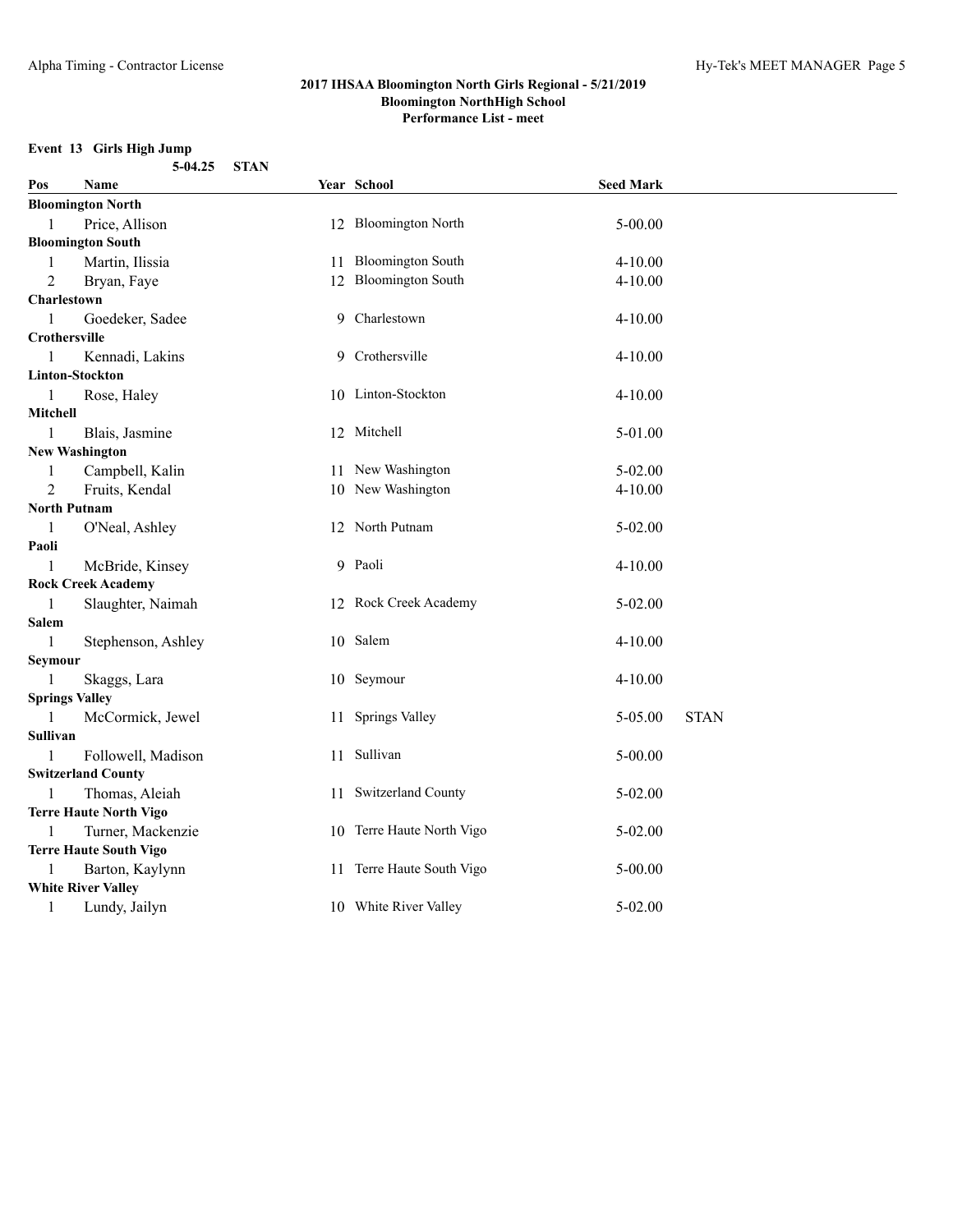#### **Event 12 Girls Long Jump 17-10.75 STAN**

| Pos                 | Name                          |    | Year School              | <b>Seed Mark</b> |  |
|---------------------|-------------------------------|----|--------------------------|------------------|--|
|                     | <b>Bedford North Lawrence</b> |    |                          |                  |  |
|                     | Steel, Lindley                |    | 9 Bedford North Lawrence | 15-09.50         |  |
|                     | <b>Bloomington North</b>      |    |                          |                  |  |
| 1                   | Kante, Kyla                   |    | 9 Bloomington North      | 17-00.75         |  |
|                     | <b>Bloomington South</b>      |    |                          |                  |  |
|                     | Bryan, Faye                   |    | 12 Bloomington South     | 16-09.00         |  |
| $\overline{2}$      | Monson, Jordan                |    | 12 Bloomington South     | 16-03.75         |  |
| <b>Clay City</b>    |                               |    |                          |                  |  |
|                     | Hyatt, Emily                  |    | 10 Clay City             | 15-02.75         |  |
|                     | <b>Eastern (Pekin)</b>        |    |                          |                  |  |
|                     | Jeter, Mckenna                |    | 9 Eastern (Pekin)        | 16-09.00         |  |
|                     | <b>Jeffersonville</b>         |    |                          |                  |  |
| 1                   | Fountain, MacKenzie           | 9. | Jeffersonville           | 16-06.50         |  |
| $\overline{2}$      | Baker, Ahmya                  |    | 10 Jeffersonville        | 16-04.00         |  |
|                     | <b>Jennings County</b>        |    |                          |                  |  |
| 1                   | Sproles, Samantha             |    | 10 Jennings County       | 16-08.00         |  |
| <b>Northview</b>    |                               |    |                          |                  |  |
| 1                   | Timberman, Macey              |    | 9 Northview              | 15-05.50         |  |
| 2                   | Combs, Adrienne               |    | 11 Northview             | 15-01.75         |  |
|                     | <b>Rock Creek Academy</b>     |    |                          |                  |  |
| 1                   | Slaughter, Naimah             |    | 12 Rock Creek Academy    | 17-05.50         |  |
| Seymour             |                               |    |                          |                  |  |
|                     | Skaggs, Lara                  |    | 10 Seymour               | 16-03.25         |  |
| <b>Shakamak</b>     |                               |    |                          |                  |  |
|                     | Stone, Jaci                   | 9  | Shakamak                 | 16-06.00         |  |
|                     | <b>Shawe Memorial</b>         |    |                          |                  |  |
| 1                   | Lundergan, Lauren             |    | 12 Shawe Memorial        | 16-04.25         |  |
| <b>Silver Creek</b> |                               |    |                          |                  |  |
| 1                   | Dudley, Hannah                |    | 12 Silver Creek          | 16-02.25         |  |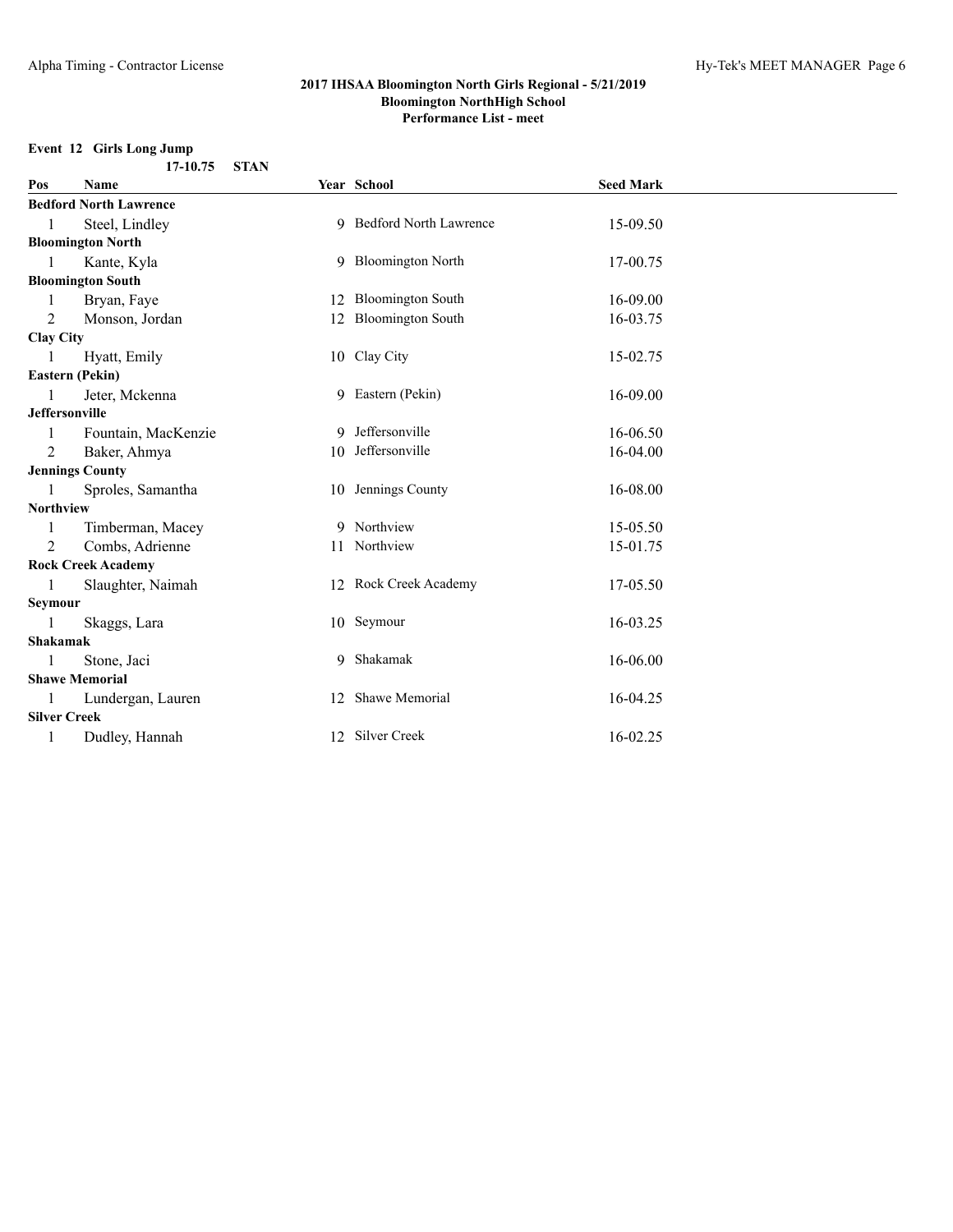#### **Event 2 Girls 100 Meter Dash 12.34 STAN**

| Lane             | Name                          |    | Year School               | <b>Seed Time</b> |             |
|------------------|-------------------------------|----|---------------------------|------------------|-------------|
|                  | <b>Bloomington North</b>      |    |                           |                  |             |
| 1                | Abram, Hadley                 |    | 11 Bloomington North      | 12.70            |             |
| $\overline{2}$   | Storm, Taylor                 | 11 | <b>Bloomington North</b>  | 13.23            |             |
|                  | <b>Brownstown Central</b>     |    |                           |                  |             |
| 1                | Snodgrass, Brooklyn           |    | 12 Brownstown Central     | 12.94            |             |
|                  | Eastern (Pekin)               |    |                           |                  |             |
| 1                | Jeter, Mckenna                |    | 9 Eastern (Pekin)         | 12.59            |             |
| Jeffersonville   |                               |    |                           |                  |             |
| 1                | Winford, Aa'leiah             |    | 11 Jeffersonville         | 12.24            | <b>STAN</b> |
| $\overline{2}$   | Todd, Tamia                   |    | 12 Jeffersonville         | 13.24            |             |
|                  | <b>Jennings County</b>        |    |                           |                  |             |
| 1                | Daugherty, Izabelle           |    | 11 Jennings County        | 13.22            |             |
|                  | <b>Madison Consolidated</b>   |    |                           |                  |             |
|                  | Perry, Lundun                 |    | 10 Madison Consolidated   | 13.23            |             |
|                  | <b>North Putnam</b>           |    |                           |                  |             |
| 1                | O'Neal, Ashley                |    | 12 North Putnam           | 13.00            |             |
| <b>Northview</b> |                               |    |                           |                  |             |
| 1                | Vitz, Rylie                   |    | 9 Northview               | 13.17            |             |
|                  | <b>Rock Creek Academy</b>     |    |                           |                  |             |
| $\mathbf{1}$     | Williams, Ligia               |    | 10 Rock Creek Academy     | 12.37            |             |
| Seymour          |                               |    |                           |                  |             |
| 1                | Maschino, Kaleigh             |    | 10 Seymour                | 13.11            |             |
| <b>Shakamak</b>  |                               |    |                           |                  |             |
|                  | Stone, Jaci                   |    | 9 Shakamak                | 12.55            |             |
|                  | <b>South Vermillion</b>       |    |                           |                  |             |
| 1                | Kendrick, Claire              |    | 10 South Vermillion       | 13.12            |             |
|                  | <b>Springs Valley</b>         |    |                           |                  |             |
| 1                | Land, Kennedy                 |    | 9 Springs Valley          | 12.72            |             |
|                  | <b>Terre Haute South Vigo</b> |    |                           |                  |             |
| 1                | Kerr, Emily                   |    | 12 Terre Haute South Vigo | 13.11            |             |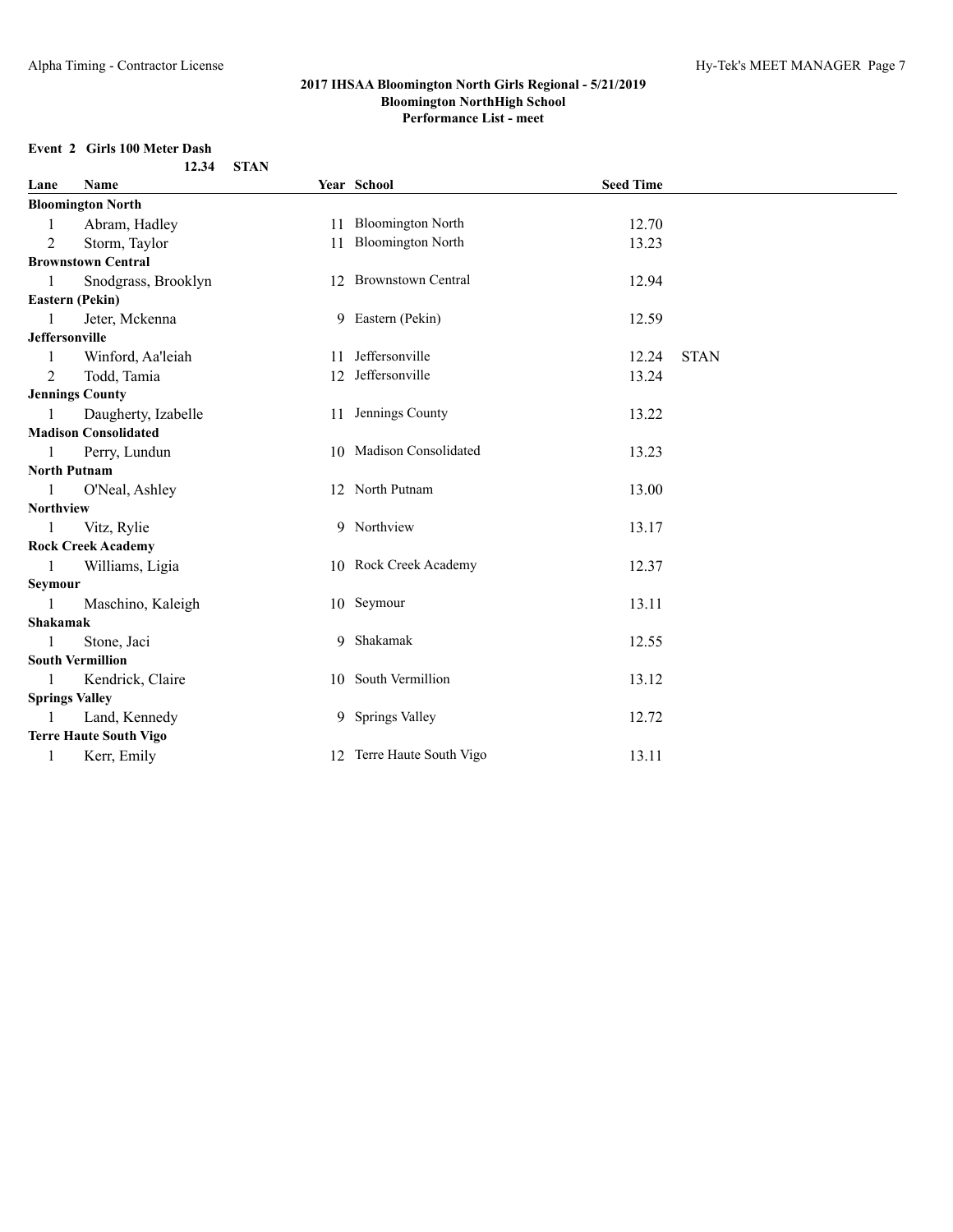# **Event 3 Girls 100 Meter Hurdles**

|                       | 15.00                         | <b>STAN</b> |                           |                  |  |
|-----------------------|-------------------------------|-------------|---------------------------|------------------|--|
| Lane                  | Name                          |             | Year School               | <b>Seed Time</b> |  |
|                       | <b>Bloomington North</b>      |             |                           |                  |  |
| 1                     | Kante, Kyla                   |             | 9 Bloomington North       | 15.17            |  |
| $\overline{2}$        | Francis, Ella                 | 9           | <b>Bloomington North</b>  | 16.61            |  |
|                       | <b>Bloomington South</b>      |             |                           |                  |  |
| 1                     | Monson, Jordan                |             | 12 Bloomington South      | 16.26            |  |
| $\overline{2}$        | Rolen, Chloe                  |             | 10 Bloomington South      | 16.28            |  |
| <b>Cloverdale</b>     |                               |             |                           |                  |  |
|                       | Stoltz, Mackenzie             |             | 11 Cloverdale             | 16.64            |  |
| <b>Jeffersonville</b> |                               |             |                           |                  |  |
| 1                     | Henry, Marriya                |             | 12 Jeffersonville         | 15.79            |  |
| 2                     | Jackson, Kayla                |             | 12 Jeffersonville         | 16.89            |  |
| <b>Martinsville</b>   |                               |             |                           |                  |  |
| 1                     | Moore, Haley                  |             | 12 Martinsville           | 16.60            |  |
| Mitchell              |                               |             |                           |                  |  |
| 1                     | Blais, Jasmine                |             | 12 Mitchell               | 17.08            |  |
| <b>Northview</b>      |                               |             |                           |                  |  |
| 1                     | Combs, Adrienne               |             | 11 Northview              | 16.38            |  |
| Seymour               |                               |             |                           |                  |  |
| 1                     | Skaggs, Lara                  |             | 10 Seymour                | 16.86            |  |
| 2                     | DeHart, Avery                 |             | 12 Seymour                | 17.36            |  |
| <b>Silver Creek</b>   |                               |             |                           |                  |  |
|                       | Grady, Katelyn                |             | 9 Silver Creek            | 17.03            |  |
|                       | <b>Springs Valley</b>         |             |                           |                  |  |
| 1                     | Reynolds, Caitlyn             |             | 12 Springs Valley         | 16.15            |  |
| $\overline{2}$        | Lewis, Avy                    |             | 10 Springs Valley         | 17.36            |  |
| Sullivan              |                               |             |                           |                  |  |
| 1                     | Hall, Shelby                  |             | 11 Sullivan               | 17.12            |  |
|                       | <b>Terre Haute South Vigo</b> |             |                           |                  |  |
| 1                     | Gremore, Grace                |             | 10 Terre Haute South Vigo | 16.81            |  |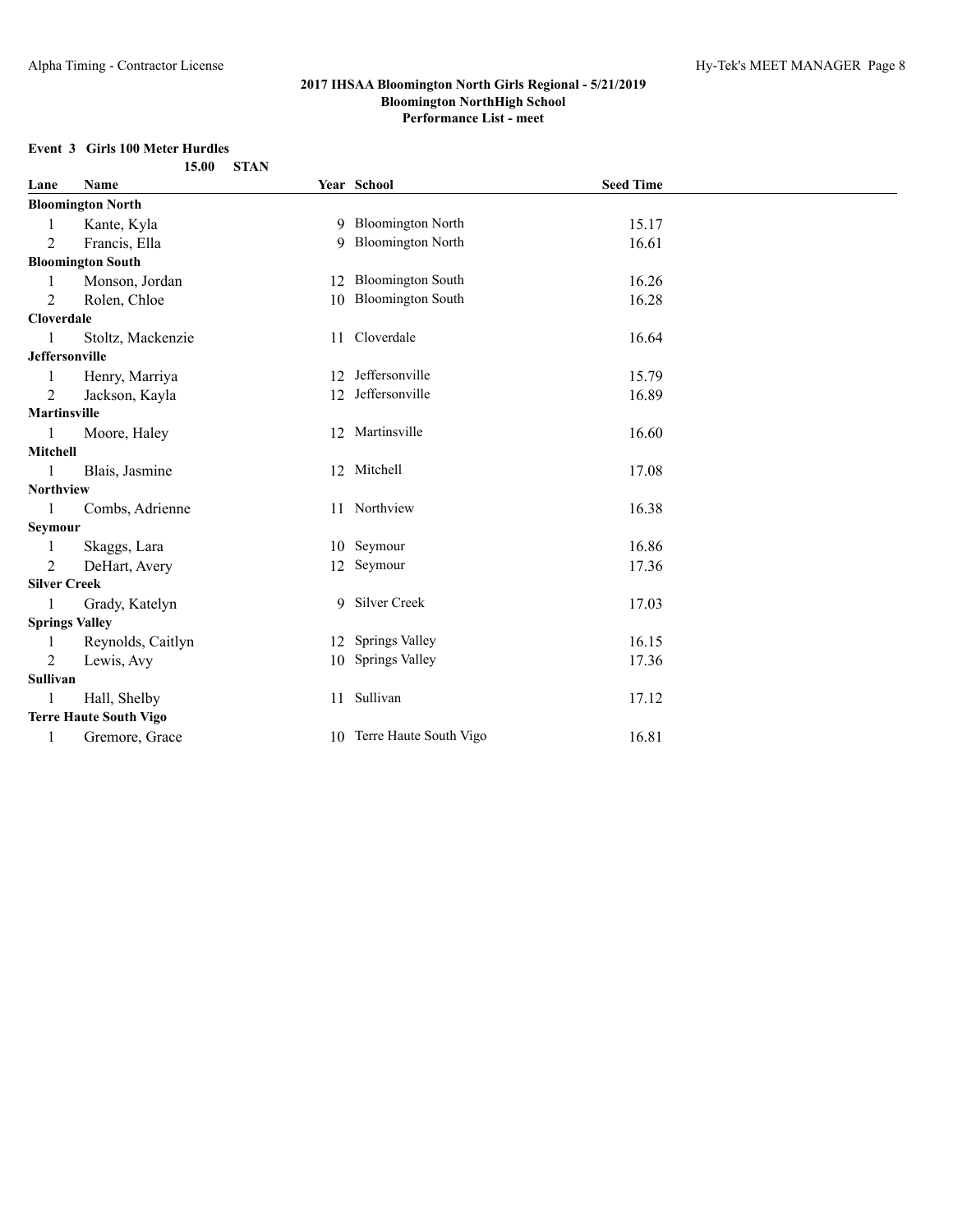# **Event 4 Girls 200 Meter Dash**

|                       | 25.41                         | <b>STAN</b> |                           |                  |  |
|-----------------------|-------------------------------|-------------|---------------------------|------------------|--|
| Lane                  | Name                          |             | Year School               | <b>Seed Time</b> |  |
|                       | <b>Bedford North Lawrence</b> |             |                           |                  |  |
| $\mathbf{1}$          | Steel, Lindley                |             | 9 Bedford North Lawrence  | 28.32            |  |
|                       | <b>Bloomington North</b>      |             |                           |                  |  |
| -1                    | Abram, Hadley                 |             | 11 Bloomington North      | 25.85            |  |
| 2                     | Storm, Taylor                 |             | 11 Bloomington North      | 27.41            |  |
| <b>Jeffersonville</b> |                               |             |                           |                  |  |
| $\mathbf{1}$          | Winford, Aa'leiah             |             | 11 Jeffersonville         | 25.84            |  |
| <b>Martinsville</b>   |                               |             |                           |                  |  |
| $\overline{1}$        | Reuter, Hanna                 |             | 9 Martinsville            | 27.52            |  |
| Northview             |                               |             |                           |                  |  |
| -1                    | Siples, Eden                  |             | 12 Northview              | 27.24            |  |
| 2                     | Lackey, Maggie                |             | 10 Northview              | 27.43            |  |
| Paoli                 |                               |             |                           |                  |  |
| -1                    | McBride, Kacey                |             | 9 Paoli                   | 28.76            |  |
|                       | <b>Rock Creek Academy</b>     |             |                           |                  |  |
| -1                    | Williams, Ligia               |             | 10 Rock Creek Academy     | 26.94            |  |
| 2                     | Slaughter, Naimah             |             | 12 Rock Creek Academy     | 28.54            |  |
| Shakamak              |                               |             |                           |                  |  |
| $\mathbf{1}$          | Stone, Jaci                   |             | 9 Shakamak                | 26.00            |  |
|                       | <b>South Vermillion</b>       |             |                           |                  |  |
| $\mathbf{1}$          | Kendrick, Claire              |             | 10 South Vermillion       | 26.84            |  |
| <b>Springs Valley</b> |                               |             |                           |                  |  |
| $\mathbf{1}$          | Land, Kennedy                 |             | 9 Springs Valley          | 27.17            |  |
| Sullivan              |                               |             |                           |                  |  |
| 1                     | Newby, Whitnee                |             | 12 Sullivan               | 27.78            |  |
|                       | <b>Terre Haute South Vigo</b> |             |                           |                  |  |
| -1                    | Kerr, Emily                   |             | 12 Terre Haute South Vigo | 27.68            |  |
| <b>West Vigo</b>      |                               |             |                           |                  |  |
| 1                     | DeGroote, Corynn              |             | 9 West Vigo               | 27.66            |  |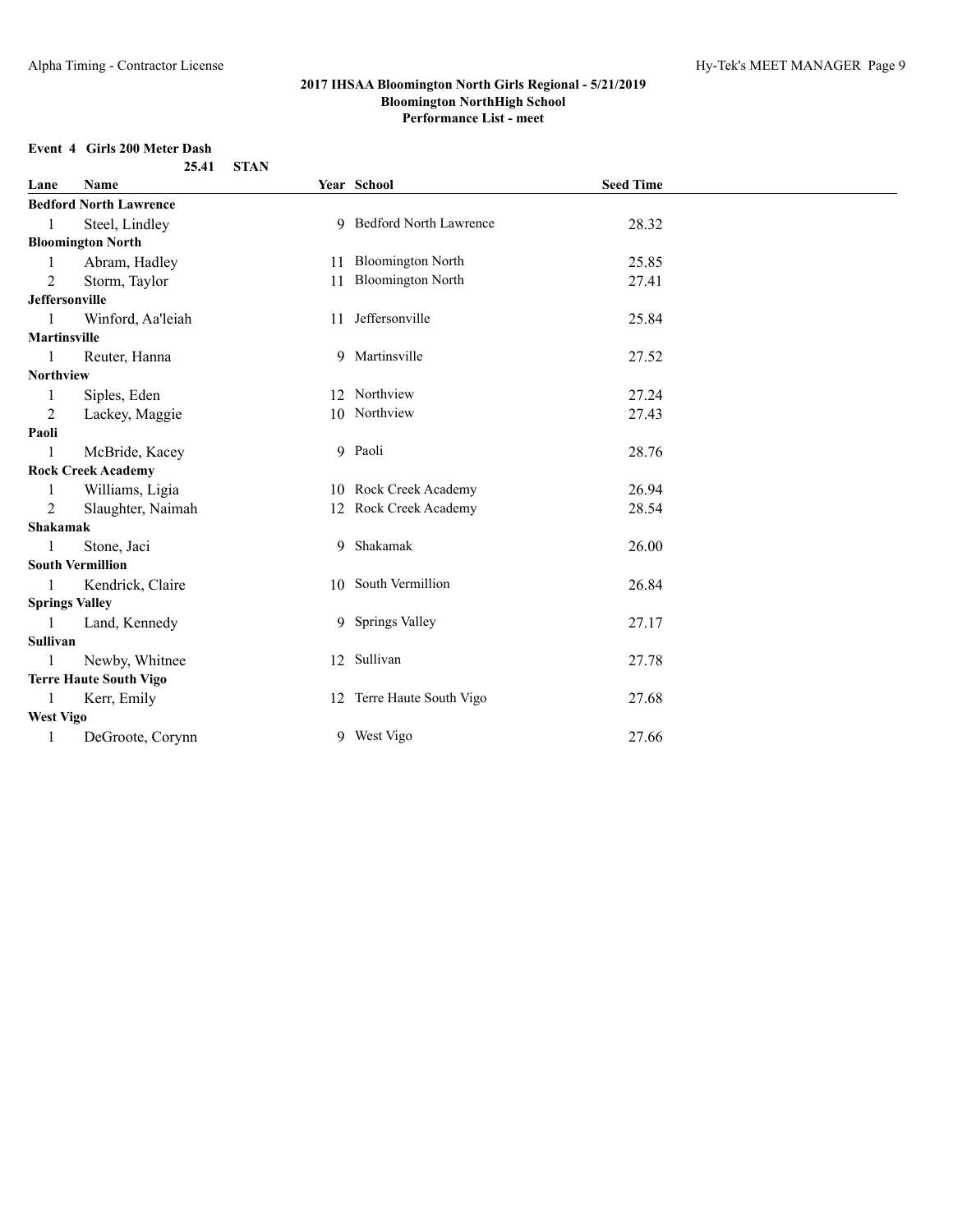# **Event 5 Girls 1600 Meter Run**

| 4:59.75 | STAN |
|---------|------|
|         |      |

| Lane                 | Name                               | Year School                    | <b>Seed Time</b> |  |
|----------------------|------------------------------------|--------------------------------|------------------|--|
|                      | <b>Bedford North Lawrence</b>      |                                |                  |  |
| 1                    | Spence, Autumn                     | 10 Bedford North Lawrence      | 5:48.38          |  |
|                      | <b>Bloomington North</b>           |                                |                  |  |
|                      | Cakmak, Bea                        | 9 Bloomington North            | 5:11.27          |  |
| 2                    | Kaiser, Olivia                     | 10 Bloomington North           | 5:21.00          |  |
|                      | <b>Bloomington South</b>           |                                |                  |  |
| 1                    | Brummett, Olivia                   | 10 Bloomington South           | 5:20.22          |  |
| 2                    | Hagar, Aviv                        | 10 Bloomington South           | 5:25.10          |  |
| Cloverdale           |                                    |                                |                  |  |
| -1                   | Monnett, Lily                      | 10 Cloverdale                  | 5:57.71          |  |
| <b>Crothersville</b> |                                    |                                |                  |  |
| -1                   | Holman, Kaylyn                     | 9 Crothersville                | 5:40.05          |  |
|                      | <b>Eastern Greene (Bloomfield)</b> |                                |                  |  |
| $\mathbf{1}$         | Ford, Sierra                       | 12 Eastern Greene (Bloomfield) | 5:51.80          |  |
| Henryville           |                                    |                                |                  |  |
|                      | Ryan, Eden                         | 12 Henryville                  | 5:49.60          |  |
| Jeffersonville       |                                    |                                |                  |  |
| $\mathbf{1}$         | Clive, Olivia                      | 9 Jeffersonville               | 5:48.40          |  |
|                      | <b>Madison Consolidated</b>        |                                |                  |  |
| -1                   | Cahall, Brett                      | 10 Madison Consolidated        | 5:51.40          |  |
| Northview            |                                    |                                |                  |  |
| $\overline{1}$       | Noel, Evie                         | 9 Northview                    | 5:21.68          |  |
| <b>Owen Valley</b>   |                                    |                                |                  |  |
| $\mathbf{1}$         | Spatta, Jozee                      | 12 Owen Valley                 | 5:38.39          |  |
| Seymour              |                                    |                                |                  |  |
| -1                   | Chase, Ashton                      | 12 Seymour                     | 5:07.30          |  |
| <b>Silver Creek</b>  |                                    |                                |                  |  |
|                      | Sherrow, Grace                     | 12 Silver Creek                | 5:42.00          |  |
|                      | <b>Terre Haute South Vigo</b>      |                                |                  |  |
| 1                    | Peals, Micah                       | 9 Terre Haute South Vigo       | 5:42.26          |  |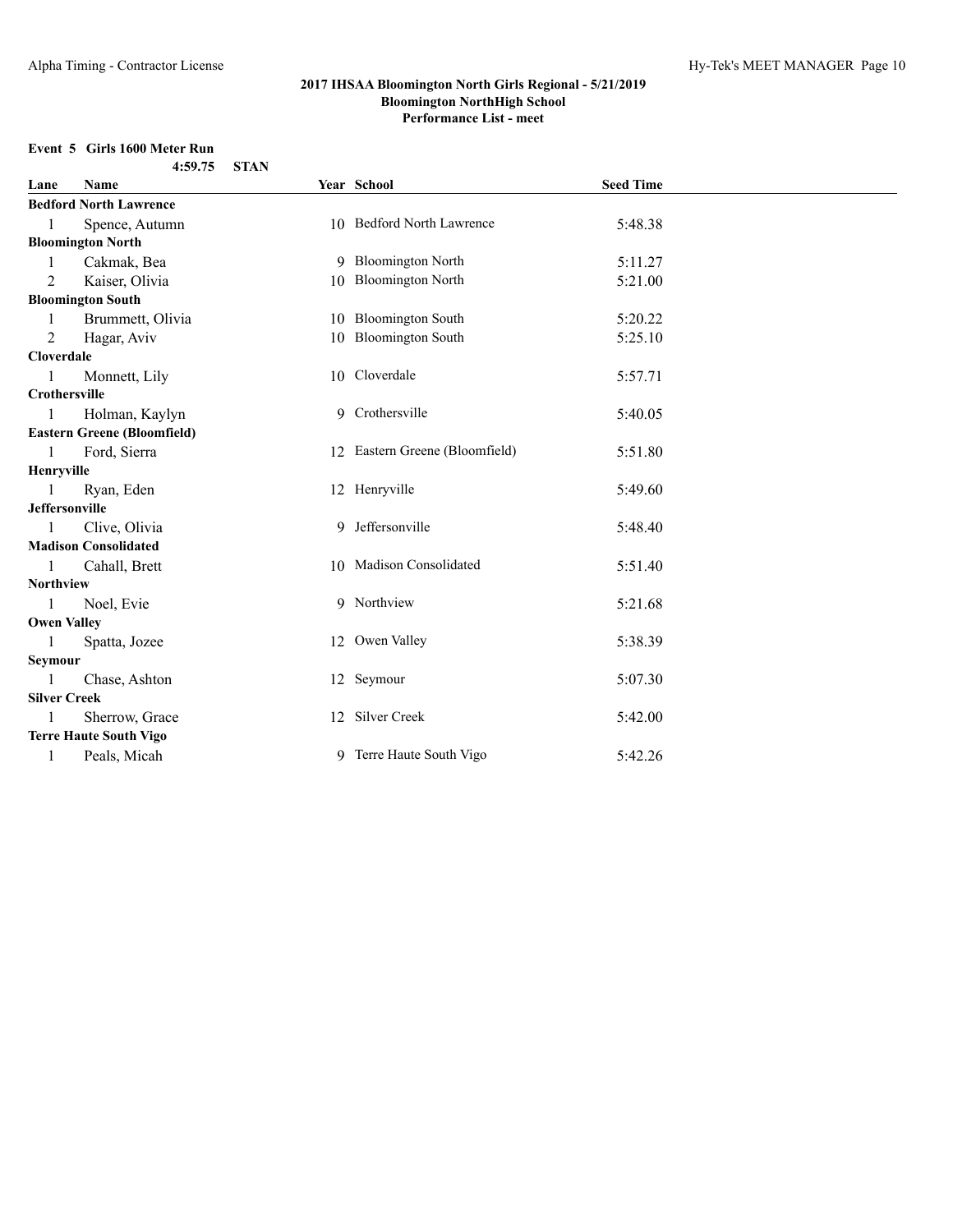# **Event 6 Girls 4x100 Meter Relay**

|                       | 48.41                                        | <b>STAN</b>              |                           |                                  |  |
|-----------------------|----------------------------------------------|--------------------------|---------------------------|----------------------------------|--|
| Lane                  | Team                                         | Relay                    |                           | <b>Seed Time</b>                 |  |
|                       | <b>Bloomington North</b>                     |                          |                           |                                  |  |
| 1                     | <b>Bloomington North</b>                     |                          |                           | 50.08                            |  |
|                       | 1) Storm, Taylor 11                          | 2) Roberts, Javenique 11 | 3) Feagans, Sydney 11     | 4) Abram, Hadley 11              |  |
|                       | 5) Njau, Avery 9                             | 6) Kante, Kyla 9         | 7) Francis, Ella 9        | 8) Morrison, Marikate 10         |  |
|                       | <b>Bloomington South</b>                     |                          |                           |                                  |  |
| 1                     | <b>Bloomington South</b>                     |                          |                           | 52.83                            |  |
|                       | 1) Lukens, Riley 12                          | 2) Roberts, Riley 11     | 3) Castro-Sauer, Lia 10   | 4) Gehlhausen, Lydia 10          |  |
|                       | 5) Bryan, Faye 12                            | 6) Rajamani, Hannah 12   | 7) Williams, Emily 10     | 8) Monson, Jordan 12             |  |
|                       | <b>Brownstown Central</b>                    |                          |                           |                                  |  |
| 1                     | <b>Brownstown Central</b>                    |                          |                           | 53.27                            |  |
|                       | 1) Winks, Emma 11                            | 2) Darlage, Keeli 11     | 3) Snodgrass, Brooklyn 12 | 4) Wischmeier, Kylee 11          |  |
|                       | 5) Schroer, Ashley 11                        | 6) Klinge, Emma 9        | 7) Caffee, Alexandrea 12  | 8) McCormick, Kaitlyn 9          |  |
| Edgewood              |                                              |                          |                           |                                  |  |
| 1                     | Edgewood                                     |                          |                           | 53.59                            |  |
|                       | 1) Love, Mallory 11                          | 2) Meyer, Kaylee 12      | 3) Sherfield, Claire 9    | 4) Spear, Alle 11                |  |
|                       | 5) Koehring, Kaitlyn 11                      | 6) Austin, Rylie 9       |                           |                                  |  |
| <b>Jeffersonville</b> |                                              |                          |                           |                                  |  |
| 1                     | Jeffersonville                               | 2) Cofie, Tara 10        | 3) Baker, Ahmya 10        | 49.82<br>4) Winford, Aa'leiah 11 |  |
|                       | 1) Todd, Tamia 12<br>5) Tate, Callista 12    | 6) Bates, Navaeh 9       |                           |                                  |  |
|                       | <b>Madison Consolidated</b>                  |                          |                           |                                  |  |
|                       |                                              |                          |                           |                                  |  |
| 1                     | Madison Consolidated<br>1) Watson, Harper 11 | 2) Perry, Lundun 10      | 3) Skirvin, Emily 11      | 53.21<br>4) Bilz, Jordyn 10      |  |
|                       | 5) Bilz, Claire 9                            |                          |                           |                                  |  |
| <b>Martinsville</b>   |                                              |                          |                           |                                  |  |
| $\mathbf{1}$          | Martinsville                                 |                          |                           | 52.81                            |  |
|                       | 1) Moore, Haley 12                           | 2) Bowles, Kaitlyn 12    | 3) Reuter, Holli 9        | 4) Schrock, Morgan 9             |  |
|                       | 5) Boyd, Preslee 12                          | 6) Reuter, Hanna 9       | 7) Woodard, Phoenix 9     |                                  |  |
| Mitchell              |                                              |                          |                           |                                  |  |
| $\mathbf{1}$          | Mitchell                                     |                          |                           | 52.98                            |  |
|                       | 1) Blais, Jasmine 12                         | 2) Davis, Lauryn 11      | 3) Hudson, Bethany 12     | 4) Lagle, Olivia 12              |  |
|                       | 5) Sarver, Jordyn 9                          | 6) Duncan, Taylor 9      |                           |                                  |  |
| Northview             |                                              |                          |                           |                                  |  |
| $\mathbf{1}$          | Northview                                    |                          |                           | 52.08                            |  |
|                       | 1) Lackey, Maggie 10                         | 2) Vitz, Raimey 9        | 3) Timberman, Macey 9     | 4) Vitz, Rylie 9                 |  |
|                       | 5) Combs, Adrienne 11                        | 6) Linton, Sidney 9      |                           |                                  |  |
|                       | <b>Rock Creek Academy</b>                    |                          |                           |                                  |  |
| 1                     | Rock Creek Academy                           |                          |                           | 51.58                            |  |
|                       | 1) Slaughter, Naimah 12                      | 2) Vaughn, Erika 9       | 3) Williams, LaJoy 10     | 4) Williams, Ligia 10            |  |
|                       | 5) Rogers, Jenna 9                           |                          |                           |                                  |  |
| <b>Seymour</b>        |                                              |                          |                           |                                  |  |
| 1                     | Seymour                                      |                          |                           | 53.13                            |  |
|                       | 1) Miller, Jamya 10                          | 2) Snider, Jalen 12      | 3) Maschino, Kaleigh 10   | 4) Plummer, Zoe 9                |  |
|                       | 5) Ellis, Kierstyn 9                         | 6) DeHart, Avery 12      | 7) Harpe, Hayley 9        |                                  |  |
| Shakamak              |                                              |                          |                           |                                  |  |
| $\mathbf{1}$          | Shakamak                                     |                          |                           | 52.06                            |  |
|                       | 1) Pena, Phoenix 11                          | 2) Pierce, Lyndsey 12    | 3) Boram, Mahayla 9       | 4) Stone, Jaci 9                 |  |
|                       | 5) Brunson, Alexis 12                        |                          |                           |                                  |  |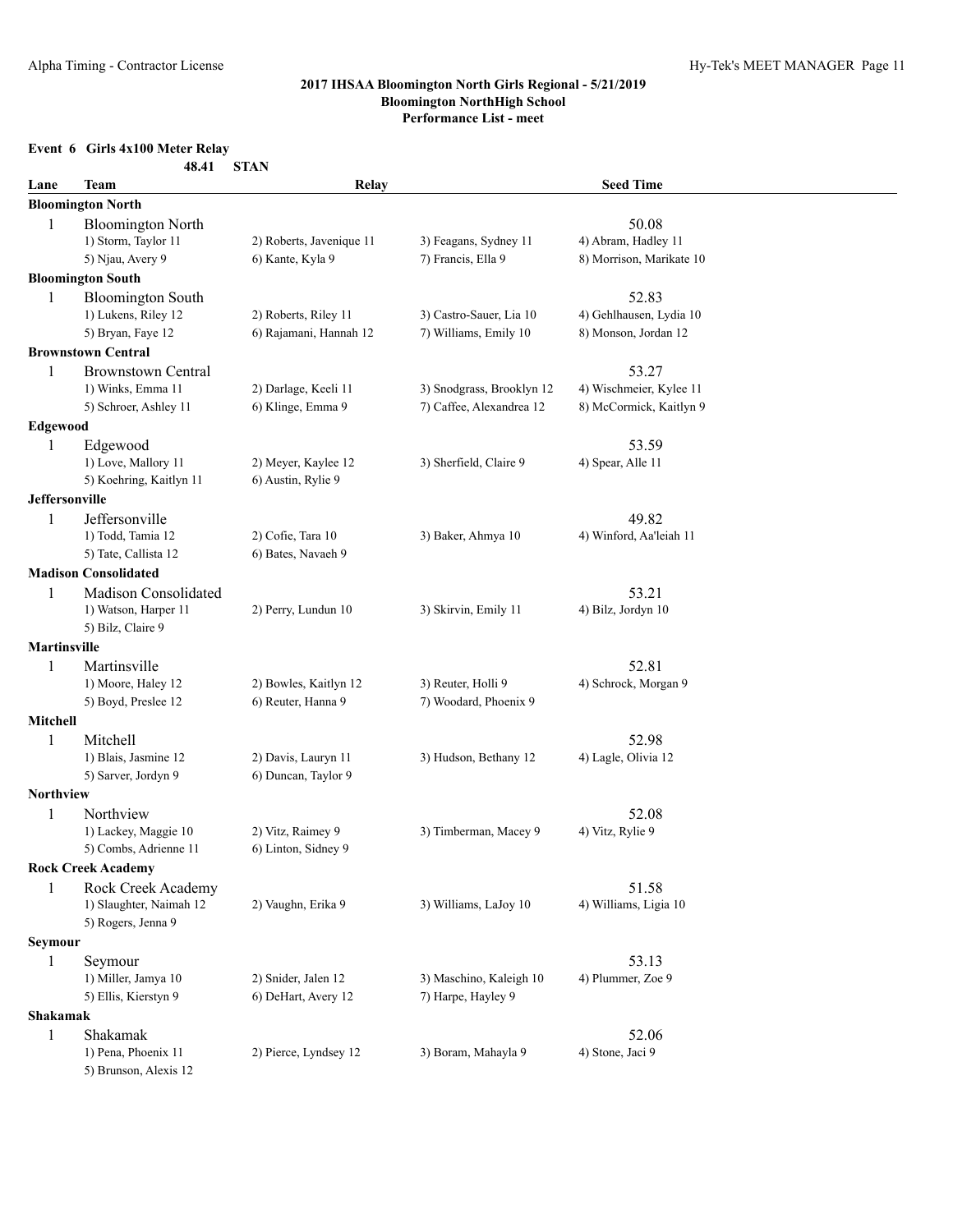|                 | Springs Valley (Event 6 Girls 4x100 Meter Relay) |                          |                           |                         |
|-----------------|--------------------------------------------------|--------------------------|---------------------------|-------------------------|
| 1               | Springs Valley                                   |                          |                           | 52.00                   |
|                 | $1)$ Lewis, Avy $10$                             | 2) Land, Kennedy 9       | 3) Cooper, Allie 9        | 4) Reynolds, Caitlyn 12 |
|                 | 5) Tucker, Sydney 11                             | 6) Gilmore, Yesenia 10   | 7) Roach, Bryanna 12      | 8) Stailey, Addison 11  |
| <b>Sullivan</b> |                                                  |                          |                           |                         |
| 1               | Sullivan                                         |                          |                           | 53.52                   |
|                 | 1) Hall, Abigayle 12                             | 2) Gofourth, Korinne 9   | 3) Hall, Shelby 11        | 4) Newby, Whitnee 12    |
|                 | 5) Baker, Emma 9                                 | 6) Followell, Madison 11 |                           |                         |
|                 | <b>Terre Haute North Vigo</b>                    |                          |                           |                         |
| 1               | Terre Haute North Vigo                           |                          |                           | 51.58                   |
|                 | 1) Hoar, Khloe 10                                | 2) Bullard, Courtney 11  | 3) Parker, Jada 10        | 4) Turner, Mackenzie 10 |
|                 | 5) White, Dru 9                                  | 6) Staub, Laurel 12      | 7) Templeton, Katherine 9 | 8) Keith, Lauren 11     |
|                 | <b>Terre Haute South Vigo</b>                    |                          |                           |                         |
| 1               | Terre Haute South Vigo                           |                          |                           | 50.60                   |
|                 | 1) Edinburgh, Chaiela 12                         | 2) Loftus, Cami 10       | 3) Kerr, Emily 12         | 4) Jones, Courtney 9    |
|                 | 5) Roberts, Paige 10                             | 6) Thompson, Ava 9       | 7) Gremore, Grace 10      | 8) Miranda, Trinity 9   |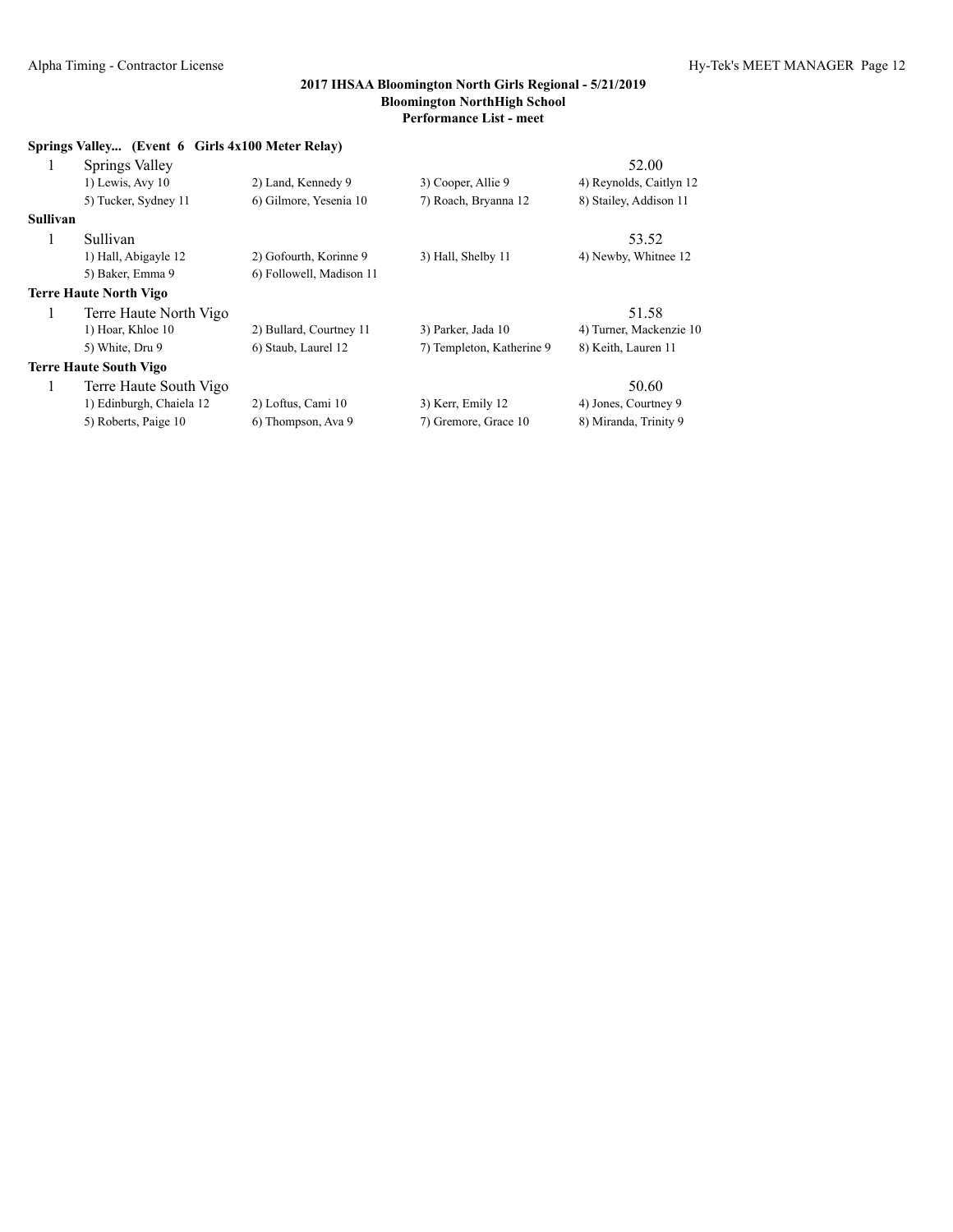# **Event 7 Girls 400 Meter Dash**

|                       | 57.45                         | <b>STAN</b> |                          |                  |  |
|-----------------------|-------------------------------|-------------|--------------------------|------------------|--|
| Lane                  | <b>Name</b>                   |             | Year School              | <b>Seed Time</b> |  |
|                       | <b>Bedford North Lawrence</b> |             |                          |                  |  |
| 1                     | Webb, Jillian                 |             | 9 Bedford North Lawrence | 1:03.07          |  |
|                       | <b>Bloomington North</b>      |             |                          |                  |  |
| 1                     | Clark, Kayli                  |             | 11 Bloomington North     | 1:01.69          |  |
| $\overline{2}$        | Morrison, Marikate            | 10          | <b>Bloomington North</b> | 1:02.04          |  |
|                       | <b>Bloomington South</b>      |             |                          |                  |  |
| $\mathbf{1}$          | Davis, Amiyah                 |             | 10 Bloomington South     | 58.14            |  |
| Charlestown           |                               |             |                          |                  |  |
| $\mathbf{1}$          | Wight, Ashley                 |             | 11 Charlestown           | 1:02.65          |  |
| Edgewood              |                               |             |                          |                  |  |
| 1                     | Milah, Alyssa                 |             | 11 Edgewood              | 1:03.16          |  |
| <b>Jeffersonville</b> |                               |             |                          |                  |  |
|                       | Cofie, Tara                   |             | 10 Jeffersonville        | 1:02.66          |  |
| $\overline{2}$        | Bates, Navaeh                 |             | 9 Jeffersonville         | 1:02.94          |  |
|                       | <b>Jennings County</b>        |             |                          |                  |  |
| 1                     | Sproles, Samantha             |             | 10 Jennings County       | 1:03.87          |  |
|                       | <b>Madison Consolidated</b>   |             |                          |                  |  |
|                       | Watson, Harper                | 11          | Madison Consolidated     | 1:03.41          |  |
| <b>Northview</b>      |                               |             |                          |                  |  |
| 1                     | Siples, Eden                  |             | 12 Northview             | 59.37            |  |
| Seymour               |                               |             |                          |                  |  |
| 1                     | Harpe, Hayley                 |             | 9 Seymour                | 1:03.90          |  |
| <b>Silver Creek</b>   |                               |             |                          |                  |  |
| 1                     | Dablow, Anna                  |             | 10 Silver Creek          | 1:03.55          |  |
|                       | <b>Terre Haute North Vigo</b> |             |                          |                  |  |
| 1                     | White, Dru                    |             | 9 Terre Haute North Vigo | 1:02.60          |  |
| <b>West Vigo</b>      |                               |             |                          |                  |  |
| 1                     | DeGroote, Corynn              | 9           | West Vigo                | 1:00.97          |  |
| $\overline{2}$        | Easton, Maci                  |             | 9 West Vigo              | 1:01.70          |  |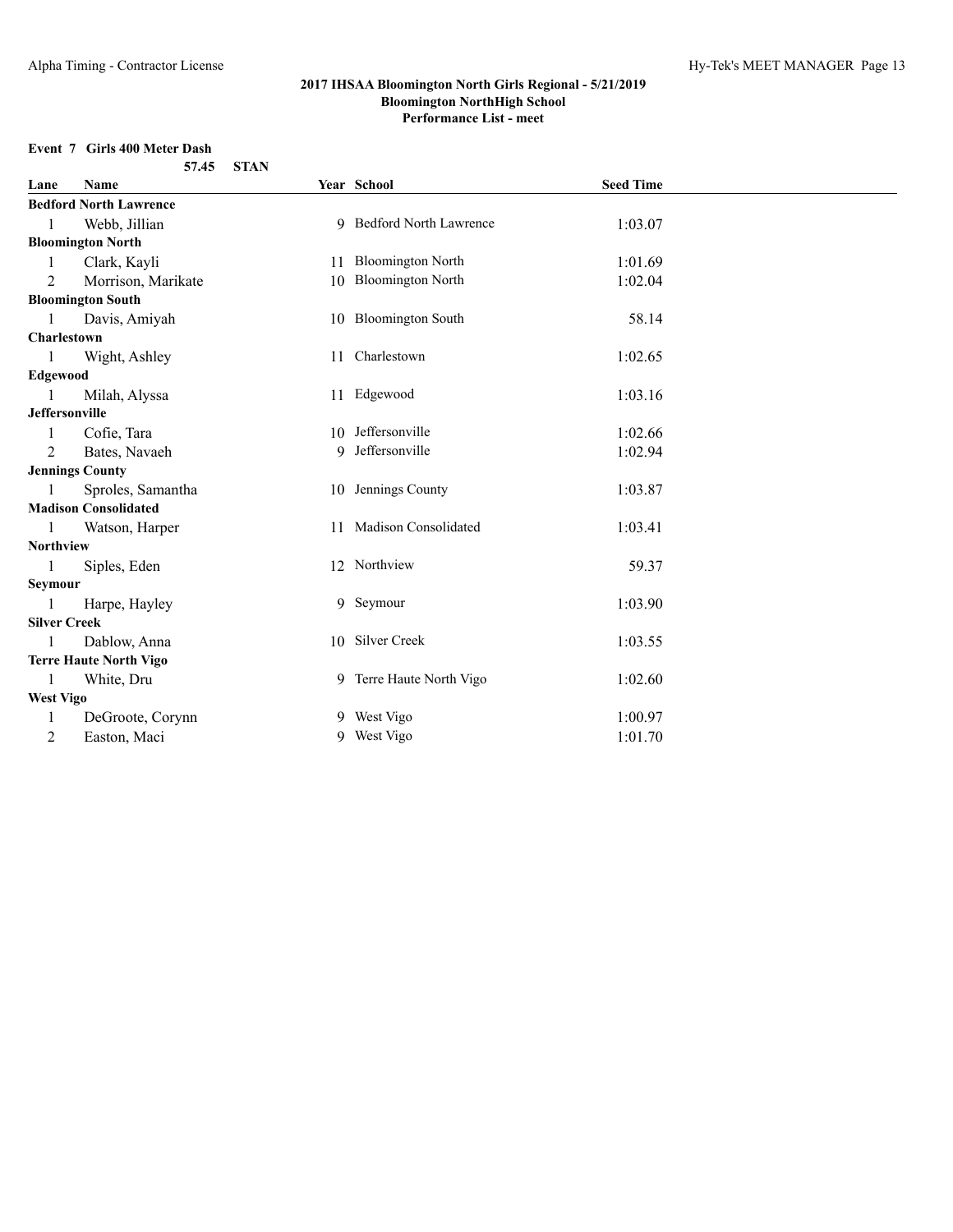# **Event 8 Girls 300 Meter Hurdles**

|                       | 45.36                         | <b>STAN</b> |                           |                  |  |
|-----------------------|-------------------------------|-------------|---------------------------|------------------|--|
| Lane                  | Name                          |             | Year School               | <b>Seed Time</b> |  |
|                       | <b>Bloomington North</b>      |             |                           |                  |  |
| 1                     | Feagans, Sydney               |             | 11 Bloomington North      | 47.53            |  |
| 2                     | Roberts, Javenique            |             | 11 Bloomington North      | 47.69            |  |
|                       | <b>Bloomington South</b>      |             |                           |                  |  |
| $\mathbf{1}$          | Monson, Jordan                |             | 12 Bloomington South      | 46.82            |  |
| <b>Edgewood</b>       |                               |             |                           |                  |  |
| $\mathbf{1}$          | Bolander, Elizabeth           |             | 10 Edgewood               | 50.34            |  |
| Greencastle           |                               |             |                           |                  |  |
|                       | Stoffregen, Seelye            |             | 12 Greencastle            | 47.21            |  |
|                       | <b>Jennings County</b>        |             |                           |                  |  |
| 1                     | Daugherty, Izabelle           |             | 11 Jennings County        | 47.65            |  |
| <b>Silver Creek</b>   |                               |             |                           |                  |  |
| 1                     | Grady, Katelyn                |             | 9 Silver Creek            | 48.82            |  |
| 2                     | Day, Natalie                  |             | 10 Silver Creek           | 50.03            |  |
|                       | <b>Southwestern (Hanover)</b> |             |                           |                  |  |
| 1                     | Eccles, Kylie                 |             | 9 Southwestern (Hanover)  | 49.90            |  |
| <b>Springs Valley</b> |                               |             |                           |                  |  |
|                       | Reynolds, Caitlyn             |             | 12 Springs Valley         | 48.55            |  |
| Sullivan              |                               |             |                           |                  |  |
| 1                     | Hall, Shelby                  |             | 11 Sullivan               | 49.24            |  |
|                       | <b>Switzerland County</b>     |             |                           |                  |  |
| -1                    | Furnish, Ally                 |             | 11 Switzerland County     | 49.43            |  |
|                       | <b>Terre Haute North Vigo</b> |             |                           |                  |  |
| 1                     | Chumley, Haylee               |             | 9 Terre Haute North Vigo  | 49.98            |  |
|                       | <b>Terre Haute South Vigo</b> |             |                           |                  |  |
| 1                     | Jones, Courtney               |             | 9 Terre Haute South Vigo  | 48.07            |  |
| 2                     | Barton, Lily                  |             | 11 Terre Haute South Vigo | 49.93            |  |
|                       | <b>West Washington</b>        |             |                           |                  |  |
| 1                     | Griffitts, Hattie             |             | 12 West Washington        | 49.82            |  |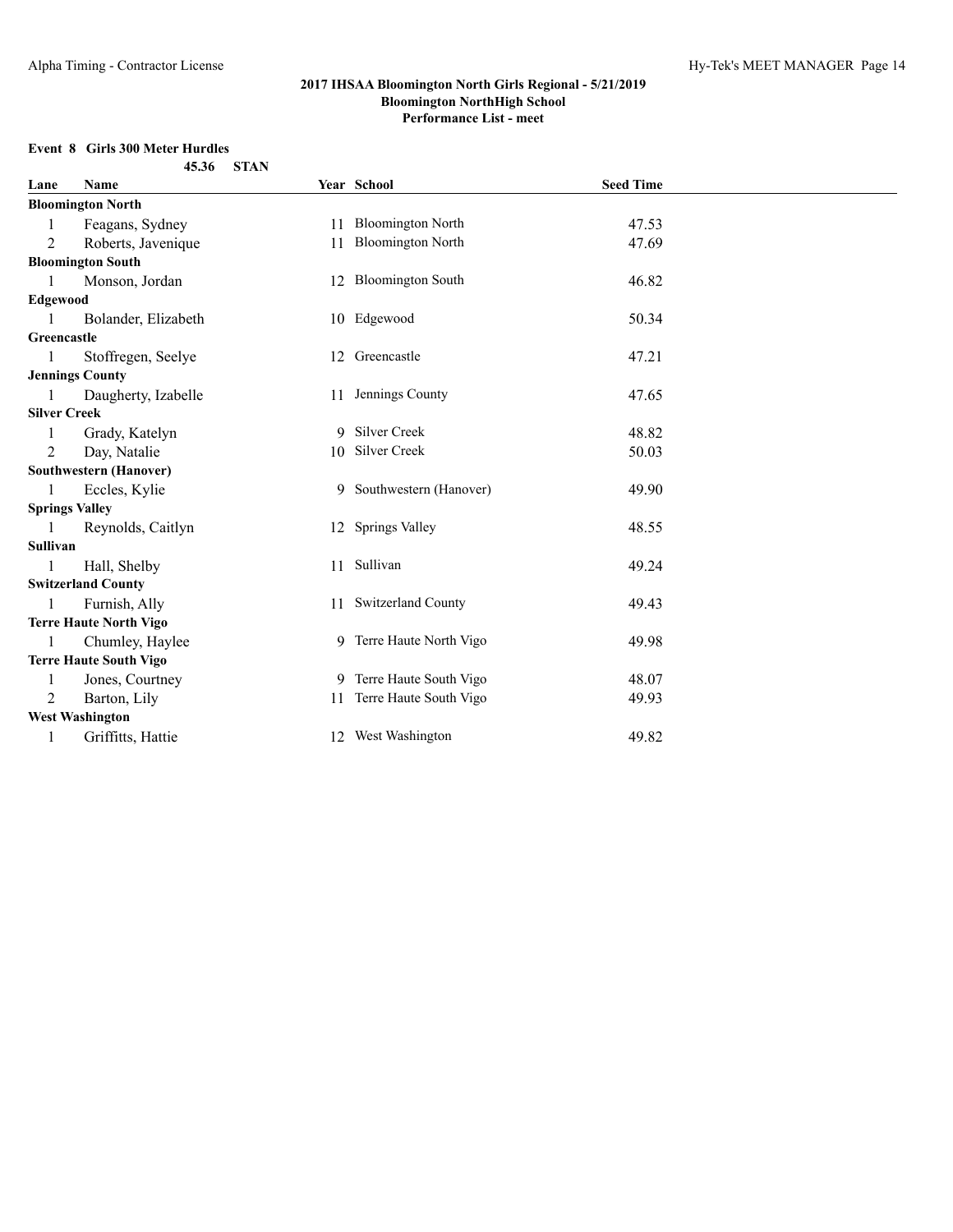# **Event 9 Girls 800 Meter Run**

|                     | 2:16.66                       | <b>STAN</b> |                           |                  |  |
|---------------------|-------------------------------|-------------|---------------------------|------------------|--|
| Lane                | <b>Name</b>                   |             | Year School               | <b>Seed Time</b> |  |
|                     | <b>Bedford North Lawrence</b> |             |                           |                  |  |
| 1                   | Moore, Makena                 |             | 10 Bedford North Lawrence | 2:36.07          |  |
|                     | <b>Bloomington North</b>      |             |                           |                  |  |
| 1                   | Cakmak, Bea                   |             | 9 Bloomington North       | 2:19.87          |  |
| 2                   | Carver, Mackenzie             |             | 11 Bloomington North      | 2:21.28          |  |
|                     | <b>Bloomington South</b>      |             |                           |                  |  |
|                     | Rensink, Phoebe               |             | 12 Bloomington South      | 2:23.58          |  |
| 2                   | Brummett, Olivia              |             | 10 Bloomington South      | 2:28.19          |  |
|                     | <b>Brown County</b>           |             |                           |                  |  |
|                     | Fleetwood, Anna               |             | 10 Brown County           | 2:29.58          |  |
| <b>Cloverdale</b>   |                               |             |                           |                  |  |
| $\mathbf{1}$        | Edwards, Chelsie              |             | 12 Cloverdale             | 2:27.68          |  |
| Crothersville       |                               |             |                           |                  |  |
| 1                   | Holman, Kaylyn                |             | 9 Crothersville           | 2:32.24          |  |
|                     | <b>Jennings County</b>        |             |                           |                  |  |
| 1                   | Henney, Patricia              |             | 12 Jennings County        | 2:33.74          |  |
| Northview           |                               |             |                           |                  |  |
| 1                   | Noel, Evie                    |             | 9 Northview               | 2:23.73          |  |
| Scottsburg          |                               |             |                           |                  |  |
| 1                   | Jeffries, Lauren              |             | 11 Scottsburg             | 2:32.76          |  |
| Shakamak            |                               |             |                           |                  |  |
| 1                   | Collins, Jacy                 |             | 11 Shakamak               | 2:26.78          |  |
| <b>Silver Creek</b> |                               |             |                           |                  |  |
| 1                   | Grady, Grace                  |             | 11 Silver Creek           | 2:32.61          |  |
|                     | <b>Switzerland County</b>     |             |                           |                  |  |
| 1                   | Anders, Leah                  |             | 12 Switzerland County     | 2:31.32          |  |
| 2                   | Oeffinger, Keirstan           |             | 10 Switzerland County     | 2:35.73          |  |
|                     | <b>Terre Haute North Vigo</b> |             |                           |                  |  |
|                     | Readinger, Addison            |             | 10 Terre Haute North Vigo | 2:23.42          |  |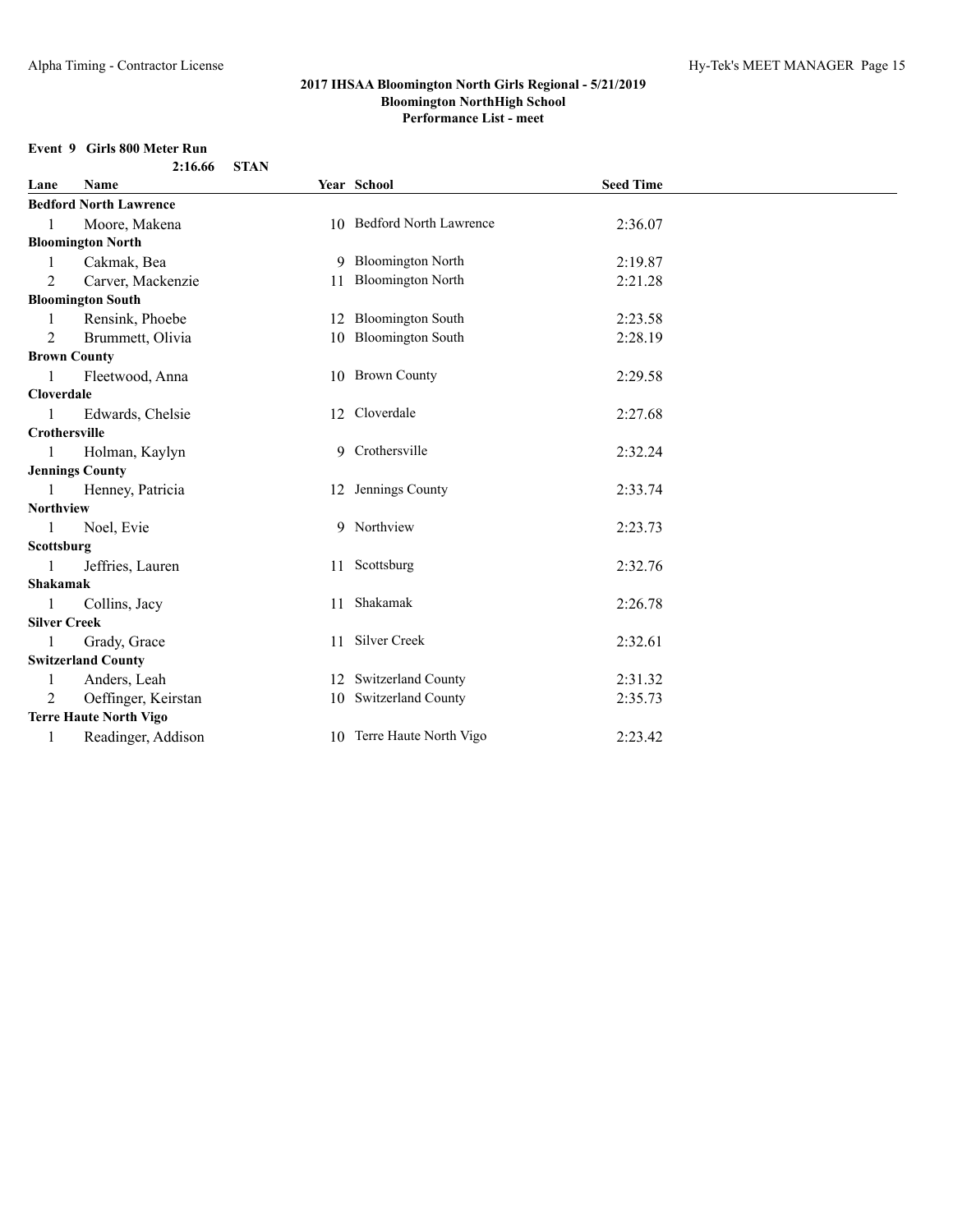#### **Event 10 Girls 3200 Meter Run 10:55.05 STAN**

| Lane                  | Name                          |              | Year School               | <b>Seed Time</b> |
|-----------------------|-------------------------------|--------------|---------------------------|------------------|
|                       | <b>Bloomington North</b>      |              |                           |                  |
|                       | Armstrong, Abbey              |              | 11 Bloomington North      | 11:35.88         |
| $\overline{2}$        | Wilson, Quinn                 | 11           | <b>Bloomington North</b>  | 11:52.30         |
|                       | <b>Bloomington South</b>      |              |                           |                  |
| 1                     | Beathea, Abby                 |              | 9 Bloomington South       | 11:48.89         |
| 2                     | Furr, Anneke                  |              | 11 Bloomington South      | 12:17.59         |
|                       | <b>Brownstown Central</b>     |              |                           |                  |
|                       | Johnson, Kaelyn               |              | 12 Brownstown Central     | 12:45.29         |
| <b>Clay City</b>      |                               |              |                           |                  |
|                       | Laswell, Alexis               |              | 12 Clay City              | 12:33.20         |
| Edgewood              |                               |              |                           |                  |
|                       | Crain, Annalyssa              |              | 10 Edgewood               | 11:00.68         |
| Greencastle           |                               |              |                           |                  |
|                       | Dinn, Michayla                | 9            | Greencastle               | 12:41.60         |
| <b>Jeffersonville</b> |                               |              |                           |                  |
| 1                     | Clive, Olivia                 | 9            | Jeffersonville            | 13:10.67         |
| <b>Martinsville</b>   |                               |              |                           |                  |
|                       | Worzella, Alina               |              | 9 Martinsville            | 12:54.20         |
| Seymour               |                               |              |                           |                  |
| 1                     | Chase, Ashton                 |              | 12 Seymour                | 11:43.45         |
| 2                     | Sunbury, Makenna              | 11           | Seymour                   | 12:02.03         |
|                       | <b>Shawe Memorial</b>         |              |                           |                  |
|                       | Lundergan, Lauren             | $12^{\circ}$ | Shawe Memorial            | 13:31.44         |
| <b>Silver Creek</b>   |                               |              |                           |                  |
|                       | Odle, Isabel                  |              | 9 Silver Creek            | 12:30.29         |
|                       | <b>Terre Haute North Vigo</b> |              |                           |                  |
|                       | Trausch, Zoe                  |              | 12 Terre Haute North Vigo | 12:07.51         |
|                       | <b>White River Valley</b>     |              |                           |                  |
| 1                     | Davis, Christiane             |              | 11 White River Valley     | 12:59.00         |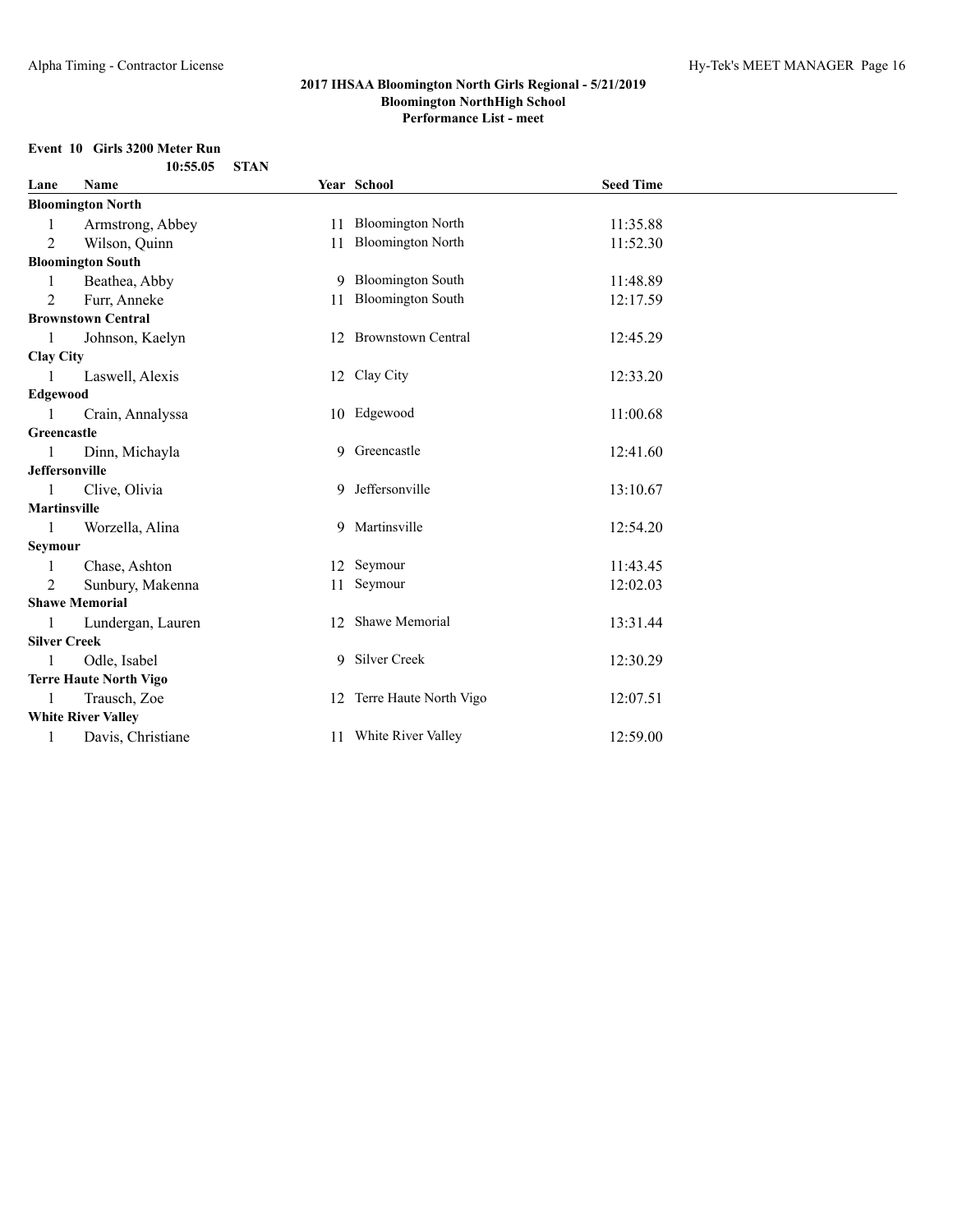# **Event 11 Girls 4x400 Meter Relay**

| Lane                     | Team                                                                        | Relay                                           |                                                     | <b>Seed Time</b>                                                |
|--------------------------|-----------------------------------------------------------------------------|-------------------------------------------------|-----------------------------------------------------|-----------------------------------------------------------------|
|                          | <b>Bloomington North</b>                                                    |                                                 |                                                     |                                                                 |
| 1                        | <b>Bloomington North</b><br>1) Roberts, Javenique 11<br>5) Storm, Taylor 11 | 2) Abram, Hadley 11<br>6) Morrison, Marikate 10 | 3) Njau, Avery 9<br>7) Cakmak, Bea 9                | 4:03.47<br>4) Clark, Kayli 11<br>8) Carver, Mackenzie 11        |
|                          | <b>Bloomington South</b>                                                    |                                                 |                                                     |                                                                 |
| 1                        | <b>Bloomington South</b><br>1) Rajamani, Hannah 12<br>5) Hagar, Aviv 10     | 2) Rauh, Isabelle 10<br>6) Brummett, Olivia 10  | 3) Monson, Jordan 12<br>7) Rensink, Phoebe 12       | 4:15.55<br>4) Davis, Amiyah 10<br>8) Bryan, Faye 12             |
| Cloverdale               |                                                                             |                                                 |                                                     |                                                                 |
| 1                        | Cloverdale<br>1) Sprinkle, Chloe 9<br>5) Monnett, Lily 10                   | 2) Edwards, Chelsie 12                          | 3) Branigan, Aubree 10                              | 4:23.96<br>4) Blankenship, Jasmine 12                           |
| Edgewood                 |                                                                             |                                                 |                                                     |                                                                 |
| 1                        | Edgewood<br>1) Milah, Alyssa 11<br>5) Deckard, Madison 10                   | 2) Meyer, Kaylee 12<br>6) Werner, Olivia 10     | 3) Sherfield, Claire 9<br>7) Bolander, Elizabeth 10 | 4:08.73<br>4) Bitner, Emma 9                                    |
| Jeffersonville           |                                                                             |                                                 |                                                     |                                                                 |
| 1                        | Jeffersonville<br>1) Cofie, Tara 10<br>5) Winford, Aa'leiah 11              | 2) Fountain, MacKenzie 9                        | 3) Gibson, Bailey 10                                | 4:15.33<br>4) Bates, Navaeh 9                                   |
| <b>Jennings County</b>   |                                                                             |                                                 |                                                     |                                                                 |
| 1                        | Jennings County<br>1) Henney, Patricia 12<br>5) Hyden, Riley 10             | 2) Byford, Baylee 11<br>6) Stearns, Halle 11    | 3) Sea, Heather 10<br>7) Waldo, Emily 11            | 4:22.59<br>4) Sproles, Samantha 10<br>8) Daugherty, Izabelle 11 |
| <b>Martinsville</b>      |                                                                             |                                                 |                                                     |                                                                 |
| 1                        | Martinsville<br>1) Reuter, Holli 9<br>5) Bailey, Abby 9                     | 2) Reuter, Hanna 9<br>6) Schrock, Morgan 9      | 3) Worzella, Anika 9                                | 4:24.80<br>4) Woodard, Phoenix 9                                |
| <b>Mitchell</b>          |                                                                             |                                                 |                                                     |                                                                 |
| 1                        | Mitchell<br>1) Blais, Jasmine 12<br>5) Zeeks, Lily 9                        | 2) Hudson, Bethany 12<br>6) Young, Chloe 10     | 3) Davis, Lauryn 11                                 | 4:23.48<br>4) Lagle, Olivia 12                                  |
| Northview                |                                                                             |                                                 |                                                     |                                                                 |
| 1                        | Northview<br>1) Lackey, Maggie 10<br>5) Noel, Evie 9                        | 2) Kellett, Jolee 10                            | 3) Timberman, Macey 9                               | 4:19.11<br>4) Siples, Eden 12                                   |
| Scottsburg               |                                                                             |                                                 |                                                     |                                                                 |
| 1                        | Scottsburg<br>1) Mays, Jaylah 11<br>5) Busick, Matison 9                    | 2) Justice, Ally 11                             | 3) Jeffries, Lauren 11                              | 4:17.88<br>4) Clancy, Kady 10                                   |
| <b>Seymour</b>           |                                                                             |                                                 |                                                     |                                                                 |
| 1                        | Seymour<br>1) Blevins, Jessica 12<br>5) Jacobi, Samantha 9                  | 2) Fingerhut, Mirja 11<br>6) Fee, Makenna 12    | 3) Chase, Ashton 12<br>7) Hougland, Elizabeth 11    | 4:25.62<br>4) Harpe, Hayley 9<br>8) Kleber, Brett 12            |
| <b>Silver Creek</b><br>1 | Silver Creek                                                                |                                                 |                                                     | 4:18.37                                                         |
|                          | 1) Grady, Katelyn 9<br>5) Baird, Destiny 9                                  | 2) Grady, Grace 11<br>6) Hinson, Alexius 10     | 3) Day, Natalie 10<br>7) Sherrow, Grace 12          | 4) Dablow, Anna 10                                              |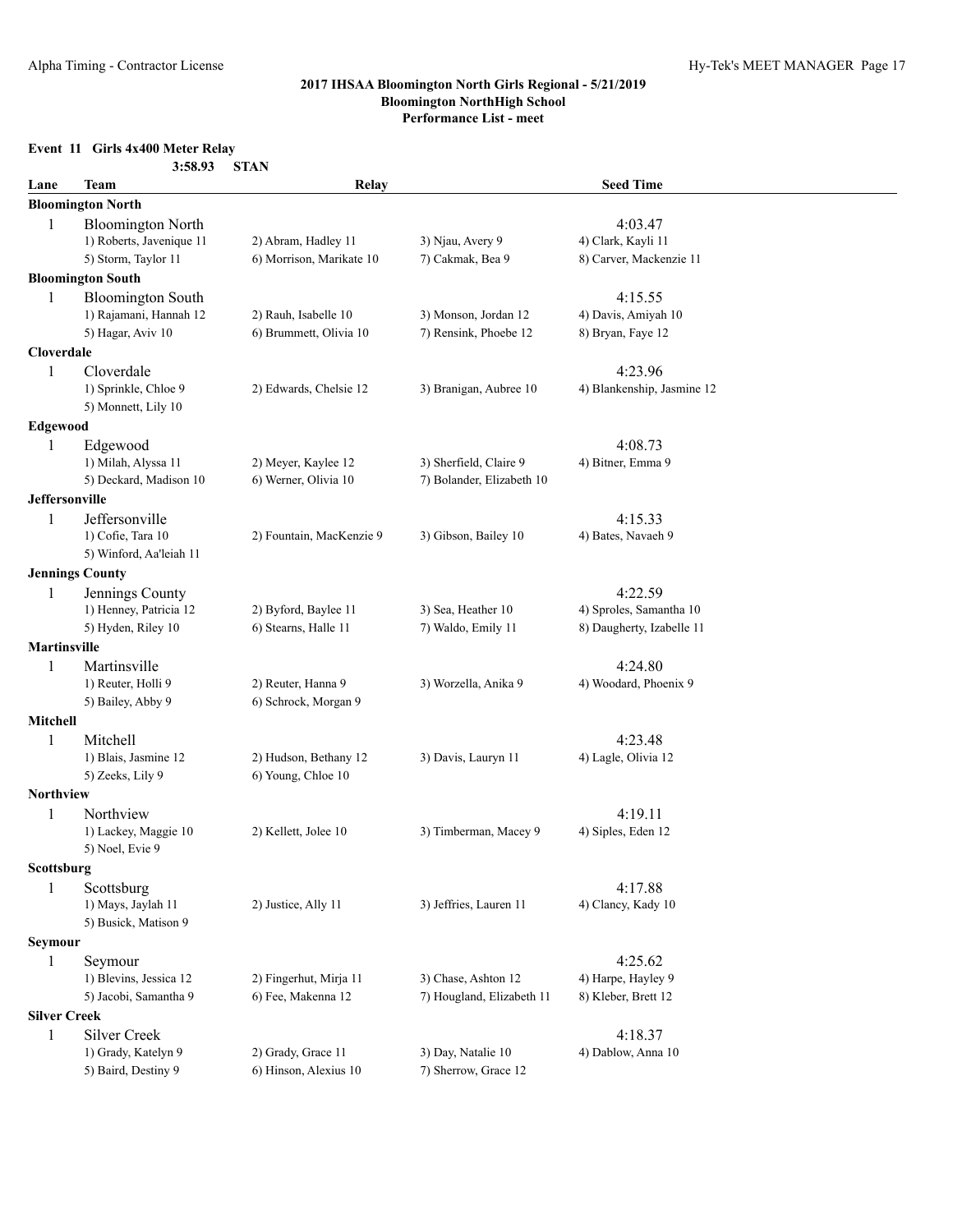| Springs Valley (Event 11 Girls 4x400 Meter Relay) |                           |                       |                          |
|---------------------------------------------------|---------------------------|-----------------------|--------------------------|
| Springs Valley<br>1                               |                           |                       | 4:20.14                  |
| 1) Land, Kennedy 9                                | 2) Reynolds, Caitlyn 12   | $3)$ Lewis, Avy 10    | 4) Gilmore, Yesenia 10   |
| 5) Land, Charleigh 11                             | 6) Mahan, Jessalyn 9      | 7) Cooper, Allie 9    | 8) Warren, Kailyn 10     |
| <b>Switzerland County</b>                         |                           |                       |                          |
| $\mathbf{1}$<br>Switzerland County                |                           |                       | 4:25.47                  |
| 1) Northcutt, Lillian 10                          | 2) Oeffinger, Keirstan 10 | 3) Niswander, Abby 11 | 4) Kappes, Raylinn 9     |
| 5) Anderson, Matty 11                             | 6) Furnish, Ally 11       | 7) Anders, Leah 12    |                          |
| <b>Terre Haute North Vigo</b>                     |                           |                       |                          |
| $\mathbf{1}$<br>Terre Haute North Vigo            |                           |                       | 4:16.31                  |
| 1) White, Dru 9                                   | 2) Klingerman, Quincey 12 | 3) Chumley, Haylee 9  | 4) Readinger, Addison 10 |
| 5) Saunders, Emma 11                              | 6) Templeton, Katherine 9 | 7) Keith, Lauren 11   | 8) Hutts, Natalie 9      |
| <b>Terre Haute South Vigo</b>                     |                           |                       |                          |
| 1<br>Terre Haute South Vigo                       |                           |                       | 4:13.35                  |
| 1) Edinburgh, Chaiela 12                          | 2) Barton, Lily 11        | $3)$ Rose, Ava 9      | 4) Jones, Courtney 9     |
| 5) Tanner, Kaya 9                                 | 6) Glaziner, Marianne 12  | 7) Clark, Betsy 11    |                          |